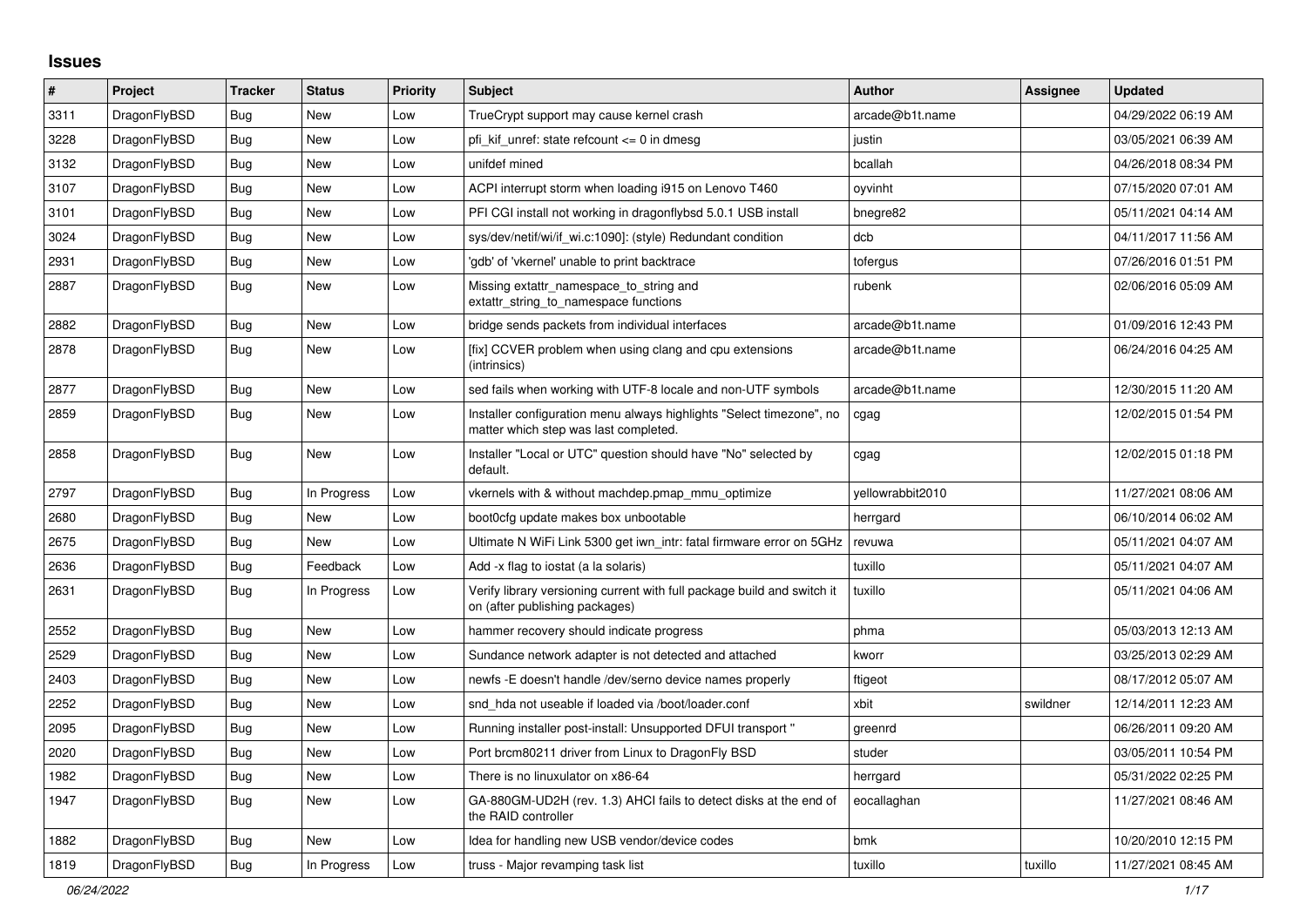| $\vert$ # | Project      | <b>Tracker</b> | <b>Status</b> | <b>Priority</b> | Subject                                                                                                   | <b>Author</b>      | <b>Assignee</b> | <b>Updated</b>      |
|-----------|--------------|----------------|---------------|-----------------|-----------------------------------------------------------------------------------------------------------|--------------------|-----------------|---------------------|
| 1714      | DragonFlyBSD | Bug            | New           | Low             | hwpmc                                                                                                     | alexh              | swildner        | 08/18/2012 02:03 PM |
| 1538      | DragonFlyBSD | <b>Bug</b>     | New           | Low             | mountroot should probe file systems                                                                       | corecode           | alexh           | 11/24/2010 06:35 PM |
| 1532      | DragonFlyBSD | <b>Bug</b>     | New           | Low             | jemalloc doesn't work on DragonFly                                                                        | hasso              | sjg             | 08/02/2011 01:14 AM |
| 1428      | DragonFlyBSD | Bug            | Feedback      | Low             | POSIX.1e implementation is too old                                                                        | hasso              | tuxillo         | 05/11/2021 04:00 AM |
| 1313      | DragonFlyBSD | Bug            | New           | Low             | Signal code in kernel needs major overhaul (signal queues,<br>si code, si addr)                           | hasso              |                 | 05/11/2021 04:00 AM |
| 1148      | DragonFlyBSD | Bug            | In Progress   | Low             | BCM4311 wireless network adapter detected but not functional                                              | archimedes.gaviola |                 | 05/11/2021 04:00 AM |
| 1127      | DragonFlyBSD | Bug            | Feedback      | Low             | cdrom drive not detected                                                                                  | tgr                | corecode        | 01/15/2015 08:55 AM |
| 725       | DragonFlyBSD | <b>Bug</b>     | In Progress   | Low             | 'make distribution' fails w/'ro' /usr/obj                                                                 | c.turner           |                 | 03/09/2013 01:01 PM |
| 696       | DragonFlyBSD | Bug            | New           | Low             | <b>IPSEC</b> recommendation                                                                               | robin carey5       | tuxillo         | 06/02/2014 02:40 PM |
| 679       | DragonFlyBSD | <b>Bug</b>     | New           | Low             | Netgraph backward compatibility for old *LEN constants                                                    | nant               | nant            | 02/18/2014 05:45 AM |
| 600       | DragonFlyBSD | Bug            | New           | Low             | /sys/libkern/karc4random                                                                                  | robin carey5       | profmakx        | 01/19/2015 03:07 AM |
| 385       | DragonFlyBSD | Bug            | Feedback      | Low             | Mail archive address removal                                                                              | justin             | justin          | 03/09/2013 11:24 AM |
| 293       | DragonFlyBSD | Bug            | Feedback      | Low             | Various updates to the handbook                                                                           | victor             | victor          | 03/10/2013 04:46 AM |
| 285       | DragonFlyBSD | Bug            | Feedback      | Low             | interrupt latency with re without ip address configured                                                   | thomas.nikolajsen  |                 | 02/20/2014 10:30 AM |
| 2790      | DragonFlyBSD | Submit         | <b>New</b>    | Low             | filedesc softrefs increment code factoring                                                                | dclink             |                 | 02/21/2015 04:00 AM |
| 2721      | DragonFlyBSD | Submit         | Feedback      | Low             | Some few zalloc calls to objcache ones replacements                                                       | dclink             | tuxillo         | 05/11/2021 04:08 AM |
| 3318      | DragonFlyBSD | Bug            | In Progress   | Normal          | Segmenation fault when a process resumed with checkpt exits                                               | zabolekar          | tuxillo         | 06/18/2022 08:24 AM |
| 3317      | DragonFlyBSD | Bug            | In Progress   | Normal          | Network vtnet0 not working on Hetzner cloud                                                               | mneumann           |                 | 06/18/2022 03:55 AM |
| 3316      | DragonFlyBSD | <b>Bug</b>     | New           | Normal          | hammer2_dirent_create() allows creating >1 dirents with the same<br>name                                  | tkusumi            |                 | 06/05/2022 12:35 PM |
| 3314      | DragonFlyBSD | Bug            | New           | Normal          | Bring virtio_console(4) from FreeBSD                                                                      | tuxillo            | tuxillo         | 05/29/2022 08:24 AM |
| 3313      | DragonFlyBSD | Bug            | New           | Normal          | Can't boot from my live USB at all. The kernel loading process<br>hangs.                                  | rempas             |                 | 06/03/2022 12:16 AM |
| 3310      | DragonFlyBSD | Bug            | In Progress   | Normal          | NVMM+QEMU fail to boot with UEFI: Mem Assist Failed<br>[gpa=0xfffffff0]                                   | liweitianux        |                 | 01/11/2022 03:22 PM |
| 3305      | DragonFlyBSD | Bug            | In Progress   | Normal          | CBSD: Add NVMM support in DragonFly BSD                                                                   | tuxillo            | tuxillo         | 05/29/2022 08:18 AM |
| 3302      | DragonFlyBSD | Bug            | New           | Normal          | Will not boot on System76 Lemur Pro (lemp10)                                                              | piecuch            |                 | 11/03/2021 10:21 AM |
| 3301      | DragonFlyBSD | <b>Bug</b>     | New           | Normal          | Gkrellm from the packages is not showing logged in users in main<br>window, logged in users always $== 0$ | adrian             |                 | 01/08/2022 04:24 AM |
| 3300      | DragonFlyBSD | <b>Bug</b>     | New           | Normal          | Running Xvnc from TigerVNC package through the INETD daemon<br>in TCP WAIT mode fails hard                | adrian             |                 | 01/08/2022 04:25 AM |
| 3299      | DragonFlyBSD | Bug            | In Progress   | Normal          | DragonFlyBSD reports utterly wrong uptime (most of the time, right<br>after booting in)                   | adrian             |                 | 11/11/2021 01:43 PM |
| 3298      | DragonFlyBSD | Bug            | New           | Normal          | Running "w" and having logged in via XDM through VNC, "w" prints<br>an extra error message                | piecuch            |                 | 10/25/2021 09:16 AM |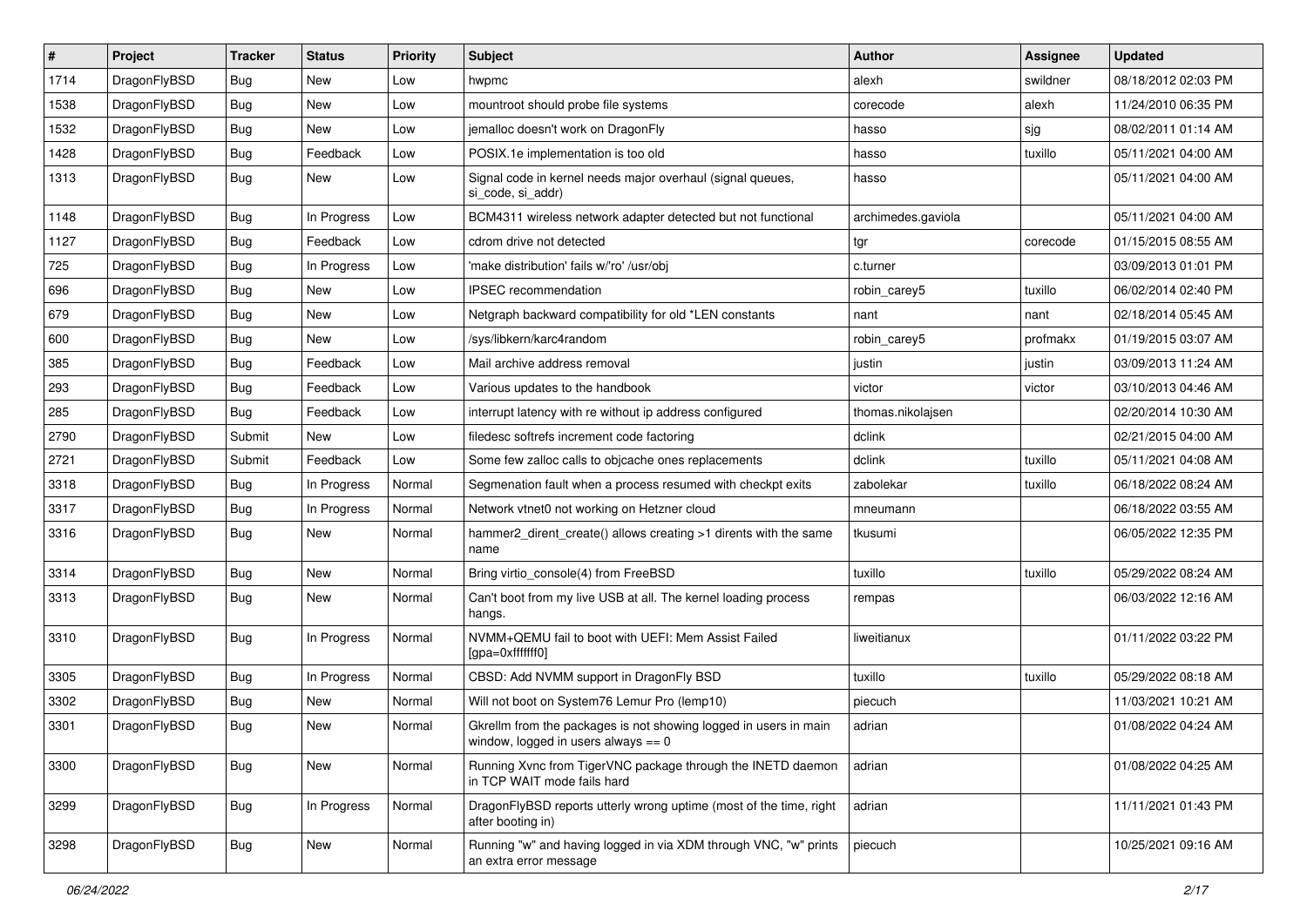| $\sharp$ | Project      | <b>Tracker</b> | <b>Status</b> | <b>Priority</b> | Subject                                                                             | <b>Author</b>   | <b>Assignee</b> | <b>Updated</b>      |
|----------|--------------|----------------|---------------|-----------------|-------------------------------------------------------------------------------------|-----------------|-----------------|---------------------|
| 3295     | DragonFlyBSD | Bug            | In Progress   | Normal          | Adapt devel/libvirt for nvmm                                                        | tuxillo         | tuxillo         | 11/03/2021 04:56 PM |
| 3284     | DragonFlyBSD | Bug            | <b>New</b>    | Normal          | Wrong towlower() result for U+038A                                                  | bhaible         |                 | 07/10/2021 03:34 AM |
| 3283     | DragonFlyBSD | Bug            | New           | Normal          | mknodat() cannot create FIFOs                                                       | bhaible         |                 | 07/10/2021 03:34 AM |
| 3282     | DragonFlyBSD | <b>Bug</b>     | New           | Normal          | unexpected errno value from fopen()                                                 | bhaible         |                 | 07/10/2021 03:34 AM |
| 3281     | DragonFlyBSD | Bug            | <b>New</b>    | Normal          | Crash after leaving unattended for a while                                          | bhaible         |                 | 07/10/2021 03:32 AM |
| 3280     | DragonFlyBSD | <b>Bug</b>     | <b>New</b>    | Normal          | KMS console and i915(4) not working in 6.0                                          | cmusser         |                 | 07/10/2021 03:35 AM |
| 3278     | DragonFlyBSD | <b>Bug</b>     | <b>New</b>    | Normal          | Second screen image is distorted                                                    | arcade@b1t.name |                 | 07/10/2021 03:36 AM |
| 3269     | DragonFlyBSD | Bug            | In Progress   | Normal          | Is double-buffer'd buf still required by HAMMER2 ?                                  | tkusumi         |                 | 05/12/2021 04:09 PM |
| 3252     | DragonFlyBSD | <b>Bug</b>     | New           | Normal          | tcsetattr/tcgetattr set errno incorrectly on non-TTY                                | tonyc           |                 | 10/26/2020 09:34 PM |
| 3249     | DragonFlyBSD | Bug            | <b>New</b>    | Normal          | HAMMER2 fsync(2) not working properly                                               | tkusumi         |                 | 09/21/2020 07:07 AM |
| 3247     | DragonFlyBSD | <b>Bug</b>     | <b>New</b>    | Normal          | Kernel panic doing nothing much                                                     | phma            |                 | 09/12/2020 11:40 PM |
| 3246     | DragonFlyBSD | Bug            | New           | Normal          | HAMMER2 unable to handle ENOSPC properly                                            | tkusumi         |                 | 09/04/2020 11:11 AM |
| 3245     | DragonFlyBSD | <b>Bug</b>     | <b>New</b>    | Normal          | panic: free: guard1x fail, i915 load from loader.conf                               | polachok        |                 | 08/21/2020 10:36 AM |
| 3243     | DragonFlyBSD | <b>Bug</b>     | <b>New</b>    | Normal          | SMART status not reported properly for SSD disks                                    | daftaupe        |                 | 09/09/2020 11:03 PM |
| 3239     | DragonFlyBSD | Bug            | <b>New</b>    | Normal          | unable to SIGKILL glitched emacs                                                    | piecuch         |                 | 05/26/2020 03:30 AM |
| 3238     | DragonFlyBSD | Bug            | New           | Normal          | race conditions when printing from vkernel console                                  | piecuch         |                 | 05/19/2020 02:50 PM |
| 3235     | DragonFlyBSD | <b>Bug</b>     | <b>New</b>    | Normal          | Kernel panic in devfs_vnops.c                                                       | mneumann        |                 | 04/28/2020 07:00 AM |
| 3231     | DragonFlyBSD | Bug            | <b>New</b>    | Normal          | wifi drops on 5.8                                                                   | tse             |                 | 04/06/2020 05:08 AM |
| 3226     | DragonFlyBSD | <b>Bug</b>     | <b>New</b>    | Normal          | Xorg freezes in vm: thread stuck in "objtrm1"                                       | peeter          |                 | 04/08/2020 02:10 AM |
| 3225     | DragonFlyBSD | <b>Bug</b>     | <b>New</b>    | Normal          | nfsd freeze when using qemu                                                         | tse             |                 | 03/17/2020 11:52 AM |
| 3224     | DragonFlyBSD | Bug            | New           | Normal          | Kernel panic when trying to ping6                                                   | zhtw            |                 | 03/08/2020 08:55 AM |
| 3222     | DragonFlyBSD | <b>Bug</b>     | <b>New</b>    | Normal          | gcc - undefined reference to '__atomic_load' (missing libatomic?)                   | mneumann        |                 | 02/08/2020 02:45 AM |
| 3219     | DragonFlyBSD | Bug            | <b>New</b>    | Normal          | x11/xorg port can not be build                                                      | UlasSAYGIN      |                 | 03/31/2020 08:57 AM |
| 3218     | DragonFlyBSD | <b>Bug</b>     | New           | Normal          | Kernel panics are not sent to comconsole when booted over EFI                       | mqudsi          |                 | 12/02/2019 08:52 PM |
| 3217     | DragonFlyBSD | <b>Bug</b>     | New           | Normal          | rescue tools: make install fails if rescue folder doesn't exist                     | t dfbsd         |                 | 11/27/2019 08:16 PM |
| 3215     | DragonFlyBSD | Bug            | <b>New</b>    | Normal          | Hang in tcdrain(3) after write(3)                                                   | noloader        |                 | 11/25/2019 03:08 PM |
| 3209     | DragonFlyBSD | <b>Bug</b>     | <b>New</b>    | Normal          | svc has some minor bugs                                                             | arcade@b1t.name |                 | 10/24/2019 09:08 AM |
| 3208     | DragonFlyBSD | <b>Bug</b>     | New           | Normal          | Crash related to nfsd                                                               | tse             |                 | 06/11/2020 05:52 AM |
| 3199     | DragonFlyBSD | Bug            | New           | Normal          | PFS label not found panic                                                           | tse             |                 | 08/21/2019 03:51 AM |
| 3197     | DragonFlyBSD | <b>Bug</b>     | New           | Normal          | DragonFly upgrades                                                                  | tse             |                 | 04/18/2020 04:18 PM |
| 3196     | DragonFlyBSD | Bug            | New           | Normal          | test issue after redmine upgrade (2)                                                | tuxillo         |                 | 07/05/2019 04:33 AM |
| 3189     | DragonFlyBSD | <b>Bug</b>     | New           | Normal          | Allow DragonFly Mail Agent to accept an alternate config via<br>command line switch | iang            |                 | 08/16/2021 12:42 AM |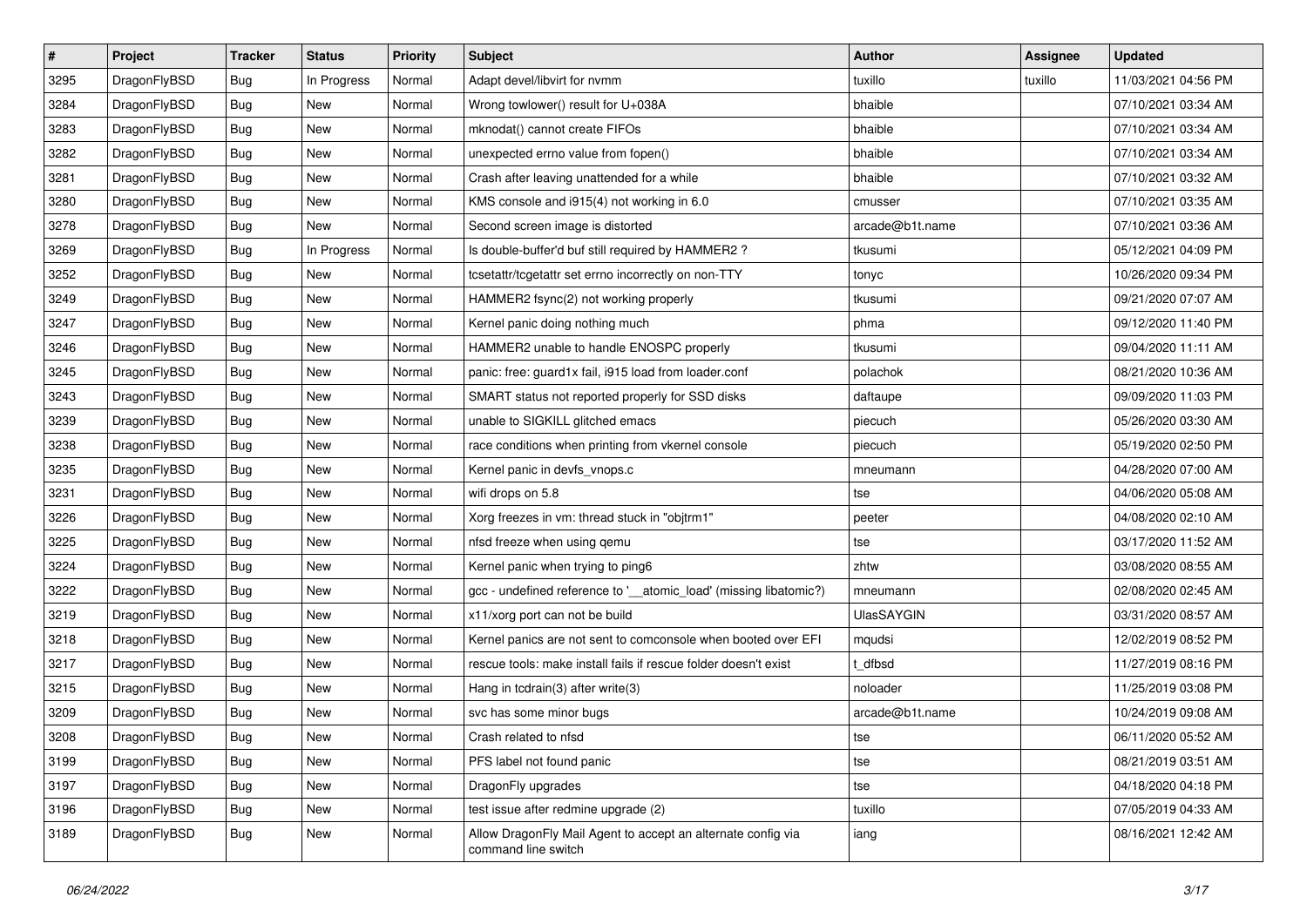| $\vert$ # | Project      | <b>Tracker</b> | <b>Status</b> | <b>Priority</b> | <b>Subject</b>                                                                                                     | Author                 | Assignee | <b>Updated</b>      |
|-----------|--------------|----------------|---------------|-----------------|--------------------------------------------------------------------------------------------------------------------|------------------------|----------|---------------------|
| 3184      | DragonFlyBSD | Bug            | <b>New</b>    | Normal          | tsleep(9) return value when PCATCH specified                                                                       | tkusumi                |          | 04/03/2019 06:49 AM |
| 3170      | DragonFlyBSD | <b>Bug</b>     | <b>New</b>    | Normal          | repeatable nfsd crash                                                                                              | tse                    |          | 06/11/2020 05:52 AM |
| 3165      | DragonFlyBSD | <b>Bug</b>     | <b>New</b>    | Normal          | Looping at boot time                                                                                               | gop                    |          | 12/28/2018 01:04 PM |
| 3157      | DragonFlyBSD | Bug            | <b>New</b>    | Normal          | TP-Link UE300 not working in 5.2-RELEASE                                                                           | tuxillo                |          | 11/15/2018 02:08 PM |
| 3152      | DragonFlyBSD | Bug            | Feedback      | Normal          | Console's size in ttyv0 and single user mode is sticking to 80x25,<br>while ttyv1 can make use of the whole screen | overtime               |          | 02/24/2019 01:08 AM |
| 3143      | DragonFlyBSD | Bug            | <b>New</b>    | Normal          | assertion "0" failed in hammer2_inode_xop_chain_sync                                                               | cbin                   |          | 07/18/2018 12:50 PM |
| 3141      | DragonFlyBSD | Bug            | <b>New</b>    | Normal          | dhclient blocks boot process                                                                                       | rowo                   |          | 12/16/2018 11:01 AM |
| 3139      | DragonFlyBSD | Bug            | <b>New</b>    | Normal          | USB Mouse Does Not Work in DragonflyBSD guest on VirtualBox                                                        | chiguy1256             |          | 06/24/2018 10:14 PM |
| 3134      | DragonFlyBSD | Bug            | New           | Normal          | RFC 3021 (/31 networks) appear to be unsupported                                                                   | jailbird               |          | 05/16/2018 11:03 PM |
| 3120      | DragonFlyBSD | Bug            | <b>New</b>    | Normal          | Intel AC 8260 firmware does not load                                                                               | Vintodrimmer           |          | 08/28/2018 03:30 AM |
| 3117      | DragonFlyBSD | Bug            | <b>New</b>    | Normal          | Problem with colours if "intel" video-driver used                                                                  | dpostolov              |          | 01/07/2018 11:35 PM |
| 3116      | DragonFlyBSD | Bug            | New           | Normal          | da0 detects on very big volume if to _remove_ usb install stick and<br>reboot on Intel NUC5PPYH                    | dpostolov              |          | 01/07/2018 09:40 PM |
| 3110      | DragonFlyBSD | Bug            | <b>New</b>    | Normal          | crash with ipfw3 under load                                                                                        | bnegre82               |          | 12/09/2017 06:22 AM |
| 3089      | DragonFlyBSD | Bug            | In Progress   | Normal          | vtnet(4) - disable TCP checksum offload by default                                                                 | jlane                  | vadaszi  | 05/11/2021 04:14 AM |
| 3076      | DragonFlyBSD | <b>Bug</b>     | <b>New</b>    | Normal          | sys/dev/netif/ig hal/e1000 ich8lan.c:1594: sanity checking mixup?                                                  | dcb                    |          | 10/11/2017 01:58 AM |
| 3052      | DragonFlyBSD | Bug            | New           | Normal          | panic DragonFly v4.8.1-RELEASE by mounting a malformed NTFS<br>image [64.000]                                      | open.source@ribose.com |          | 08/14/2017 03:22 AM |
| 3051      | DragonFlyBSD | Bug            | <b>New</b>    | Normal          | panic DragonFly v4.8.1-RELEASE by mounting a malformed NTFS<br>image [12.000]                                      | open.source@ribose.com |          | 08/14/2017 03:20 AM |
| 3049      | DragonFlyBSD | Bug            | <b>New</b>    | Normal          | panic DragonFly v4.8.1-RELEASE by mounting a malformed<br>msdosfs image [12.128]                                   | open.source@ribose.com |          | 08/14/2017 02:53 AM |
| 3047      | DragonFlyBSD | Bug            | <b>New</b>    | Normal          | HAMMER critical write error                                                                                        | samuel                 |          | 06/19/2019 09:50 AM |
| 3036      | DragonFlyBSD | Bug            | <b>New</b>    | Normal          | panic in icmp_redirect_start() ASSERT_IN_NETISR(0)                                                                 | tautolog               |          | 05/11/2017 07:27 PM |
| 3035      | DragonFlyBSD | Bug            | <b>New</b>    | Normal          | panic: assertion "cpu >= 0 && cpu < ncpus" failed in netisr_cpuport<br>at /usr/src/sys/net/netisr2.h:87            | masu                   |          | 05/11/2017 01:24 AM |
| 3029      | DragonFlyBSD | <b>Bug</b>     | <b>New</b>    | Normal          | Running DflyBSD 4.8 on FreeBSD bhyve as a guest                                                                    | iron                   |          | 05/13/2022 04:33 AM |
| 3028      | DragonFlyBSD | <b>Bug</b>     | In Progress   | Normal          | installer: confusion of set/get disk encryption passphrase dialogs                                                 | liweitianux            | tuxillo  | 06/03/2022 05:13 PM |
| 3025      | DragonFlyBSD | <b>Bug</b>     | <b>New</b>    | Normal          | sys/dev/powermng/powernow/powernow.c:284: bad comparison?                                                          | dcb                    |          | 09/23/2017 07:45 AM |
| 3022      | DragonFlyBSD | Bug            | New           | Normal          | sys/dev/netif/ath/ath/if ath.c:2142: strange bitmask?                                                              | dcb                    |          | 04/11/2017 11:49 AM |
| 3021      | DragonFlyBSD | <b>Bug</b>     | In Progress   | Normal          | sys/dev/drm/i915/i915_gem_stolen.c:115]: (error) Signed integer<br>overflow for expression '65535<<20'             | dcb                    |          | 04/11/2017 12:46 PM |
| 3018      | DragonFlyBSD | Bug            | New           | Normal          | sys/bus/u4b/wlan/if run.c:5464]: (style) Redundant condition                                                       | dcb                    |          | 04/11/2017 11:26 AM |
| 3011      | DragonFlyBSD | <b>Bug</b>     | In Progress   | Normal          | dragonfly/sys/dev/netif/re/re.c: suspicious code?                                                                  | dcb                    |          | 07/29/2017 01:26 AM |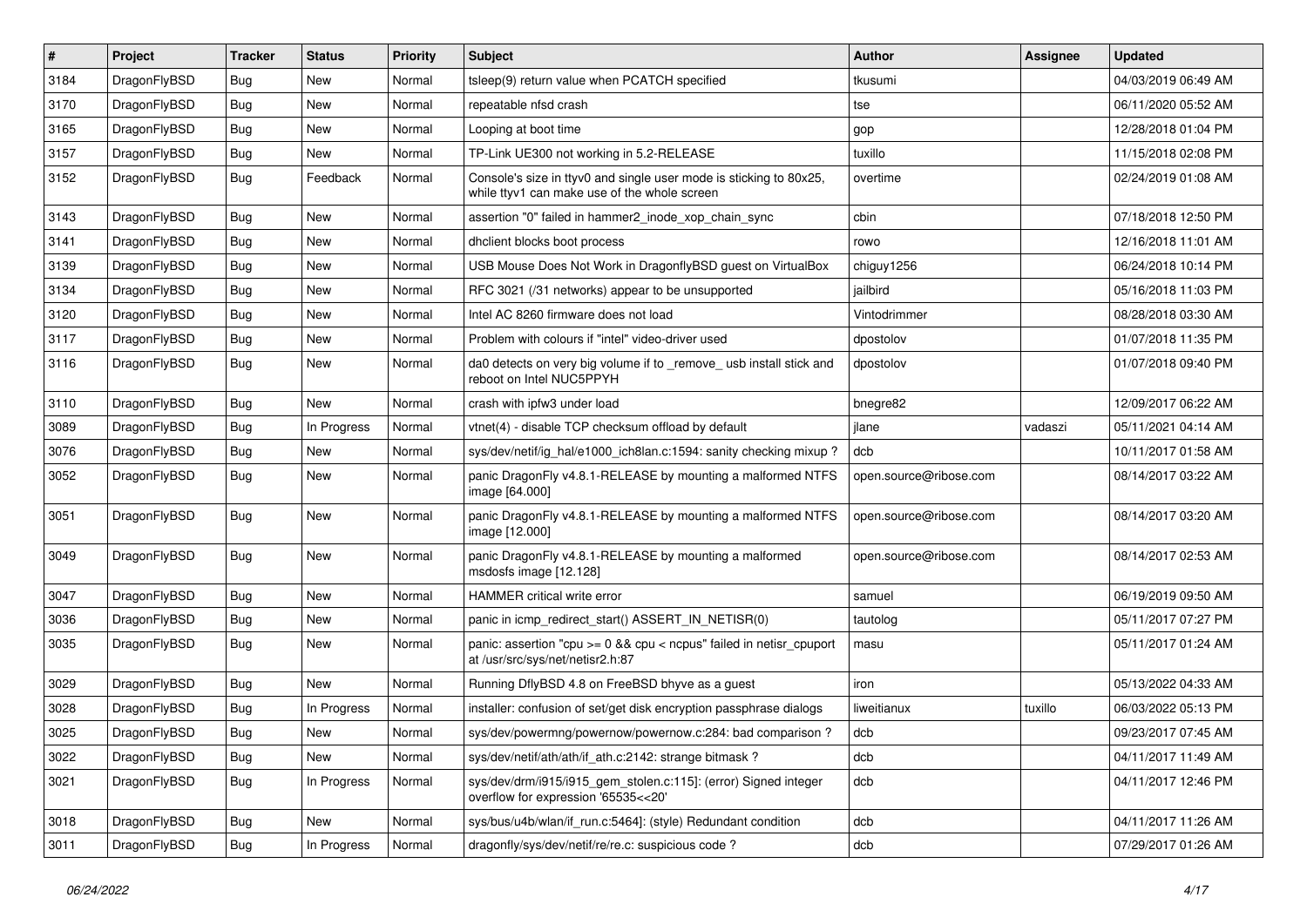| $\sharp$ | Project      | <b>Tracker</b> | <b>Status</b> | <b>Priority</b> | Subject                                                                                                                                                  | <b>Author</b>    | Assignee | <b>Updated</b>      |
|----------|--------------|----------------|---------------|-----------------|----------------------------------------------------------------------------------------------------------------------------------------------------------|------------------|----------|---------------------|
| 3006     | DragonFlyBSD | Bug            | New           | Normal          | boot0cfg: panic in kern_udev.c in function _udev_dict_set_cstr when<br>installing in VirtualBox                                                          | MichiGreat       |          | 04/01/2017 02:22 PM |
| 2994     | DragonFlyBSD | Bug            | New           | Normal          | Intermittent boot hangs after git: hammer - HAMMER Version 7                                                                                             | davshao          |          | 03/30/2017 02:06 PM |
| 2972     | DragonFlyBSD | <b>Bug</b>     | New           | Normal          | ipfw3 "deny to me" does not work correctly                                                                                                               | mneumann         |          | 12/27/2016 12:11 PM |
| 2970     | DragonFlyBSD | Bug            | <b>New</b>    | Normal          | kernel 4.7: "Is -I" causes panic on UDF filesystem: "bgetvp -<br>overlapping buffer"                                                                     | peeter           |          | 12/21/2016 02:46 AM |
| 2958     | DragonFlyBSD | <b>Bug</b>     | Feedback      | Normal          | Hammer FS dies during pruning after massive write load                                                                                                   | neilb            |          | 10/11/2016 04:20 AM |
| 2957     | DragonFlyBSD | <b>Bug</b>     | Feedback      | Normal          | swapoff -a followed by swapon -a doesn't give your swap back                                                                                             | neilb            |          | 10/09/2016 04:17 AM |
| 2936     | DragonFlyBSD | <b>Bug</b>     | <b>New</b>    | Normal          | loader.efi crashes while loading kernel                                                                                                                  | spaceille        |          | 08/20/2016 06:17 AM |
| 2924     | DragonFlyBSD | Bug            | New           | Normal          | cat -v fails to tag characters in extended table with M- prefix with<br>some locales                                                                     | sevan            |          | 07/11/2016 07:18 AM |
| 2917     | DragonFlyBSD | <b>Bug</b>     | New           | Normal          | da8: reading primary partition table: error accessing offset<br>000000000000 for 512                                                                     | liweitianux      |          | 05/11/2021 08:43 PM |
| 2898     | DragonFlyBSD | <b>Bug</b>     | <b>New</b>    | Normal          | HAMMER panic                                                                                                                                             | pavalos          |          | 11/03/2018 07:05 AM |
| 2892     | DragonFlyBSD | <b>Bug</b>     | <b>New</b>    | Normal          | swap pager:indefinite wait bufferf error                                                                                                                 | lhmwzy           |          | 02/21/2016 10:32 PM |
| 2891     | DragonFlyBSD | <b>Bug</b>     | New           | Normal          | Kernel panic in IEEE802.11 related code                                                                                                                  | shamaz           |          | 05/29/2016 05:49 PM |
| 2890     | DragonFlyBSD | <b>Bug</b>     | <b>New</b>    | Normal          | not able to boot usb installer on Toshiba Chromebook 2                                                                                                   | johnnywhishbone  |          | 02/22/2016 03:42 AM |
| 2886     | DragonFlyBSD | Bug            | <b>New</b>    | Normal          | dragonfly mail agent: sending a testmail causes high system load                                                                                         | worf             |          | 02/05/2016 05:53 AM |
| 2881     | DragonFlyBSD | <b>Bug</b>     | New           | Normal          | Pulseaudio hangs/resets system when starting X11                                                                                                         | mneumann         |          | 01/09/2016 03:08 AM |
| 2874     | DragonFlyBSD | <b>Bug</b>     | New           | Normal          | make world DESTDIR=/emptydir fails                                                                                                                       | pascii           |          | 12/25/2015 07:04 AM |
| 2863     | DragonFlyBSD | <b>Bug</b>     | <b>New</b>    | Normal          | HAMMER synch tid is zero                                                                                                                                 | shamaz           |          | 12/12/2015 11:24 PM |
| 2857     | DragonFlyBSD | <b>Bug</b>     | <b>New</b>    | Normal          | hammer stalls via bitcoin-qt                                                                                                                             | tkusumi          |          | 11/30/2015 06:52 AM |
| 2852     | DragonFlyBSD | <b>Bug</b>     | New           | Normal          | Hammer File System - hangs on undo during system boot / mount -<br>will not recover on DragonFlyBSD newer than 3.6.0                                     | abale            |          | 05/11/2021 04:07 AM |
| 2840     | DragonFlyBSD | Bug            | <b>New</b>    | Normal          | wrong voltage is reported                                                                                                                                | yellowrabbit2010 |          | 09/11/2015 06:09 PM |
| 2835     | DragonFlyBSD | Bug            | <b>New</b>    | Normal          | /usr/include/c++/5.0/bits/c++locale.h likes<br>POSIX C_SOURCE>=200809                                                                                    | davshao          |          | 11/18/2015 03:40 AM |
| 2822     | DragonFlyBSD | Bug            | New           | Normal          | USB 3.0 stick throws "reading primary partition table: error<br>accessing offset 000[] for 152" error, while the stick works on any<br>other OS I tested | revuwa           | profmakx | 06/29/2015 05:56 AM |
| 2820     | DragonFlyBSD | <b>Bug</b>     | New           | Normal          | TP-Link USB Wi-Fi adapter cannot be reattached to the system                                                                                             | shamaz           |          | 05/22/2015 09:45 PM |
| 2819     | DragonFlyBSD | Bug            | In Progress   | Normal          | Random micro system freezes after a week of uptime                                                                                                       | ftigeot          | dillon   | 08/16/2015 08:46 PM |
| 2816     | DragonFlyBSD | <b>Bug</b>     | New           | Normal          | A multitasking process being debugged can get stuck                                                                                                      | phma             |          | 05/19/2015 03:57 AM |
| 2812     | DragonFlyBSD | <b>Bug</b>     | New           | Normal          | Panic on Intel DE3815TYKHE                                                                                                                               | tmorp            |          | 05/14/2015 03:14 PM |
| 2809     | DragonFlyBSD | Bug            | New           | Normal          | hammer mirror-stream                                                                                                                                     | masu             |          | 04/10/2015 12:33 AM |
| 2808     | DragonFlyBSD | <b>Bug</b>     | New           | Normal          | X freeze by switching between X and VT - results in black screen                                                                                         | lukesky333       |          | 05/11/2021 03:55 AM |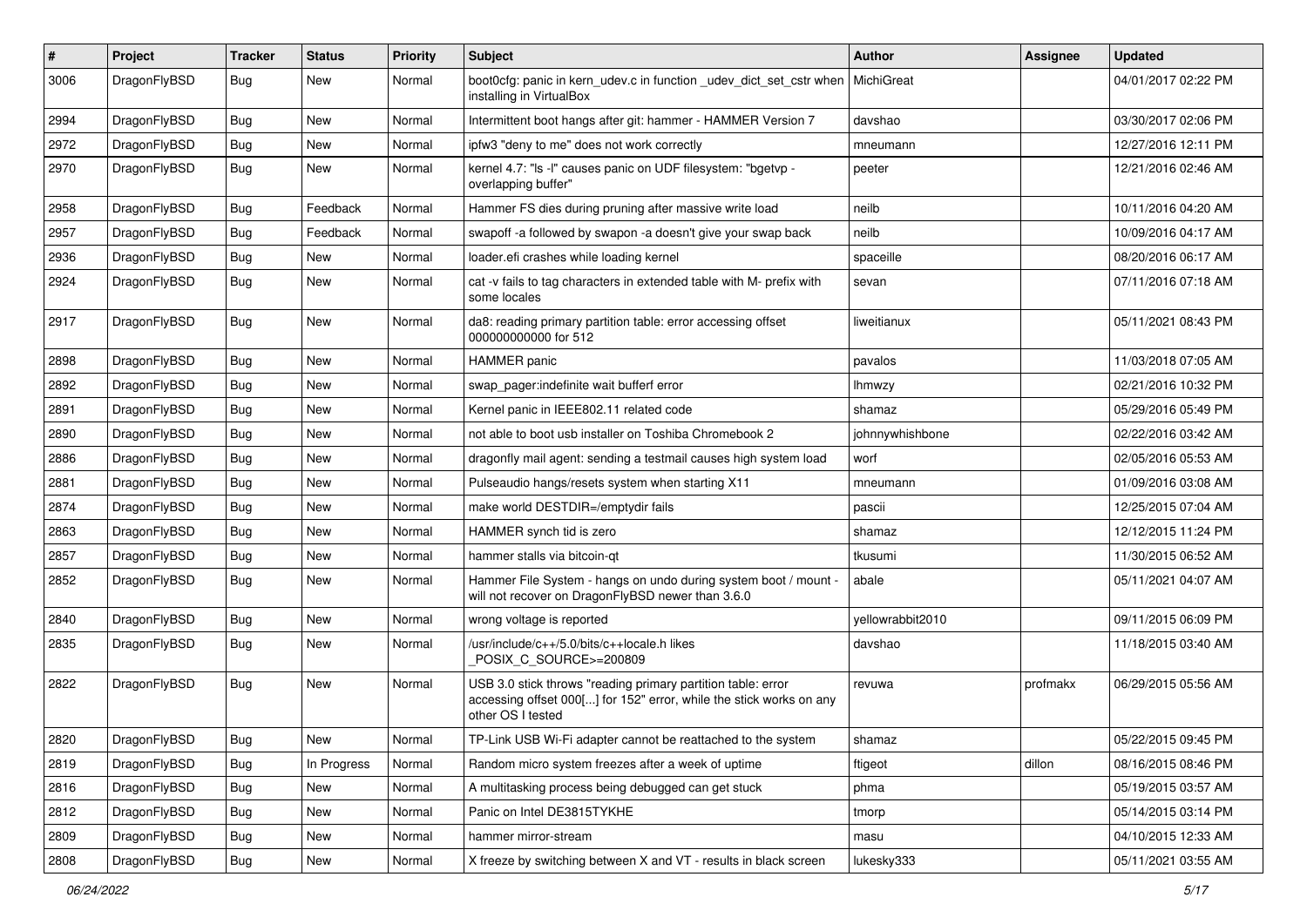| #    | Project      | <b>Tracker</b> | <b>Status</b> | <b>Priority</b> | Subject                                                                                          | <b>Author</b> | Assignee | <b>Updated</b>      |
|------|--------------|----------------|---------------|-----------------|--------------------------------------------------------------------------------------------------|---------------|----------|---------------------|
| 2806 | DragonFlyBSD | Bug            | <b>New</b>    | Normal          | failed to configure a link-local address on ath0 (errno = 22)                                    | Chingyuan     |          | 05/25/2021 01:00 AM |
| 2803 | DragonFlyBSD | <b>Bug</b>     | <b>New</b>    | Normal          | HAMMER: Warning: UNDO area too small!                                                            | ftigeot       |          | 03/11/2015 03:42 PM |
| 2802 | DragonFlyBSD | <b>Bug</b>     | <b>New</b>    | Normal          | USB Wifi urtwn0 crash from cd boot                                                               | opvalues      |          | 03/10/2015 01:07 AM |
| 2799 | DragonFlyBSD | <b>Bug</b>     | <b>New</b>    | Normal          | Fatal trap 12 caused by moused(8) -p /dev/cual0                                                  | opvalues      |          | 03/04/2015 11:01 PM |
| 2788 | DragonFlyBSD | Bug            | <b>New</b>    | Normal          | ioctl GSLICEINFO: Not working for vnode slice                                                    | mneumann      |          | 02/12/2015 07:49 AM |
| 2746 | DragonFlyBSD | Bug            | <b>New</b>    | Normal          | some fraction of xterms started from the xmonad window manager<br>get killed with SIGALRM        | isenmann      | profmakx | 12/28/2014 02:51 AM |
| 2738 | DragonFlyBSD | Bug            | <b>New</b>    | Normal          | Hammer: Strange behavior when trying to recover old version of<br>moved file                     | roland        |          | 11/20/2014 08:02 AM |
| 2731 | DragonFlyBSD | <b>Bug</b>     | In Progress   | Normal          | Screen full of random colors when starting Xorg with Intel Haswell<br>HD Graphics P4600          | ikatzmaier    |          | 11/12/2014 04:08 PM |
| 2712 | DragonFlyBSD | <b>Bug</b>     | <b>New</b>    | Normal          | connect(2) returns EINVAL when retrying after ECONNREFUSED                                       | jorisgio      |          | 08/14/2014 05:31 PM |
| 2708 | DragonFlyBSD | Bug            | <b>New</b>    | Normal          | unable to send TCP nor UDP on age(4) interface                                                   | dermiste      |          | 05/11/2021 03:54 AM |
| 2688 | DragonFlyBSD | Bug            | <b>New</b>    | Normal          | 67613368bdda7 Fix wrong checks for U4B presence Asrock Z77M<br>difficulty detecting USB keyboard | davshao       |          | 06/28/2014 07:08 PM |
| 2687 | DragonFlyBSD | Bug            | <b>New</b>    | Normal          | natacontrol software RAID in installer                                                           | csmelosky     |          | 06/22/2014 12:03 PM |
| 2674 | DragonFlyBSD | Bug            | <b>New</b>    | Normal          | <b>GPT Support</b>                                                                               | ftigeot       |          | 12/28/2015 02:54 PM |
| 2652 | DragonFlyBSD | Bug            | New           | Normal          | 189a0ff3761b47  ix: Implement MSI-X support locks up Lenovo<br>S10 Intel Atom n270               | davshao       |          | 05/14/2014 01:55 AM |
| 2647 | DragonFlyBSD | <b>Bug</b>     | New           | Normal          | HAMMER panic on 3.6.0                                                                            | tuxillo       |          | 05/11/2021 03:54 AM |
| 2645 | DragonFlyBSD | Bug            | <b>New</b>    | Normal          | panic with dsched fq and ioprio                                                                  | jyoung15      |          | 02/20/2014 07:29 AM |
| 2644 | DragonFlyBSD | Bug            | Feedback      | Normal          | 3.6.0-REL trap 9 on boot                                                                         | memmerto      |          | 11/27/2021 08:08 AM |
| 2641 | DragonFlyBSD | Bug            | <b>New</b>    | Normal          | Panic when loading natapci as module                                                             | tuxillo       |          | 05/11/2021 03:54 AM |
| 2630 | DragonFlyBSD | Bug            | <b>New</b>    | Normal          | Bring in latest iconv fixes from FreeBSD10 as well as csmapper<br>updates                        | tuxillo       |          | 05/11/2021 03:54 AM |
| 2629 | DragonFlyBSD | <b>Bug</b>     | <b>New</b>    | Normal          | Replace gcc44 with llvm34, clang34, and libc++                                                   | tuxillo       |          | 06/02/2014 02:30 PM |
| 2626 | DragonFlyBSD | <b>Bug</b>     | <b>New</b>    | Normal          | iwn driver drops with error: "firmware error 'iwn_intr: fatal firmware<br>error"                 | rodyaj        |          | 01/09/2014 05:50 AM |
| 2622 | DragonFlyBSD | <b>Bug</b>     | <b>New</b>    | Normal          | VAIO FIT15E fn keys support                                                                      | nonsolosoft   |          | 12/31/2013 01:31 AM |
| 2621 | DragonFlyBSD | Bug            | New           | Normal          | core dump using cdrom                                                                            | nonsolosoft   |          | 12/27/2013 12:43 AM |
| 2620 | DragonFlyBSD | Bug            | New           | Normal          | moused problem                                                                                   | FilippoMo     |          | 12/20/2013 10:32 AM |
| 2619 | DragonFlyBSD | <b>Bug</b>     | New           | Normal          | DragonFly 3.6 can't be installed on a 6TB volume                                                 | ftigeot       |          | 02/23/2014 11:55 PM |
| 2618 | DragonFlyBSD | Bug            | New           | Normal          | mouse problem on RELEASE-3_6_0                                                                   | FilippoMo     |          | 12/20/2013 03:26 AM |
| 2617 | DragonFlyBSD | <b>Bug</b>     | Feedback      | Normal          | Possible issue with wireless mouse on 3.6 release                                                | FilippoMo     |          | 01/14/2015 03:42 PM |
| 2611 | DragonFlyBSD | <b>Bug</b>     | New           | Normal          | Change in IP address results in network not working                                              | phma          |          | 12/05/2013 07:55 PM |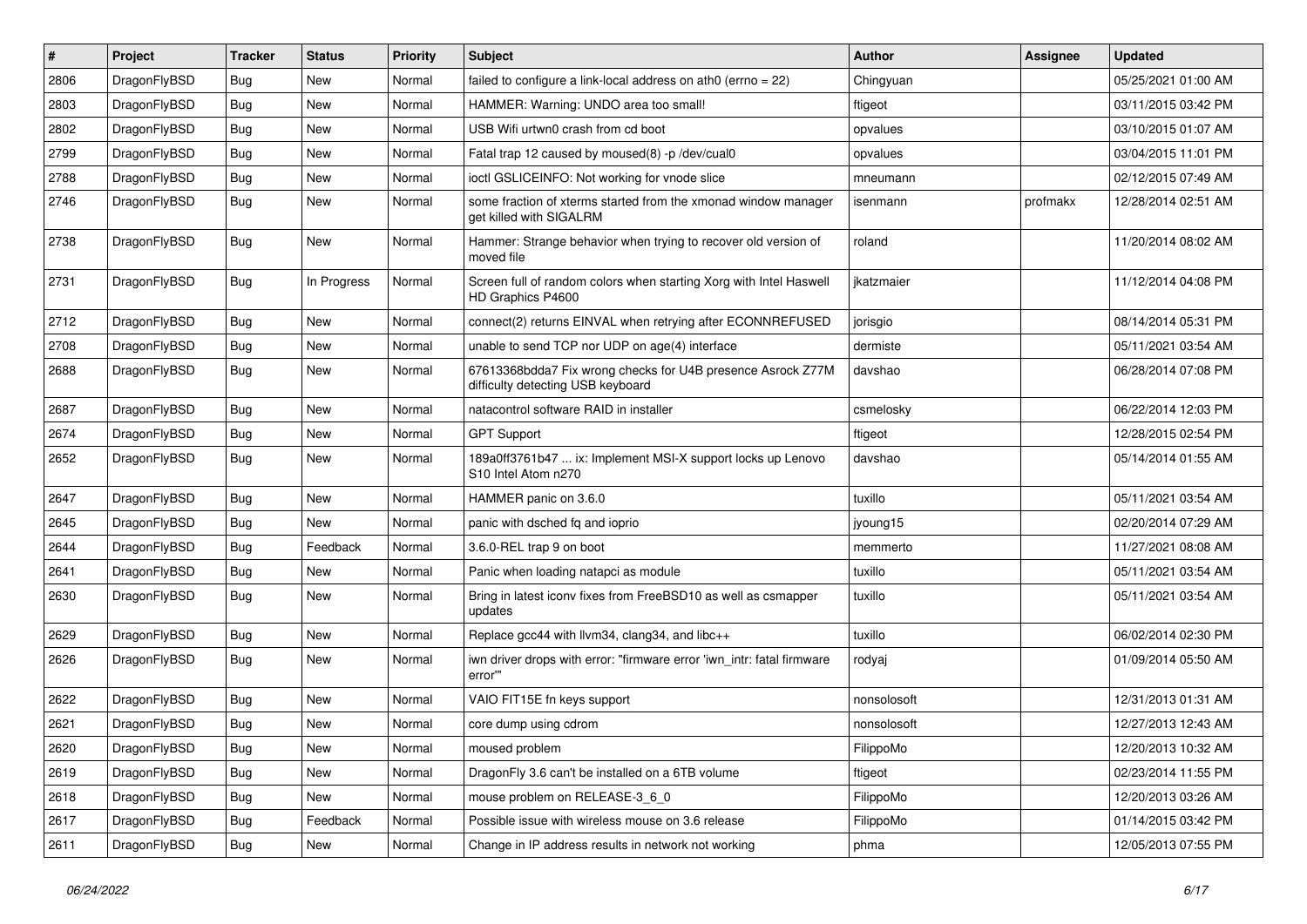| $\#$ | Project      | <b>Tracker</b> | <b>Status</b> | <b>Priority</b> | Subject                                                                                                                      | <b>Author</b>     | <b>Assignee</b> | <b>Updated</b>      |
|------|--------------|----------------|---------------|-----------------|------------------------------------------------------------------------------------------------------------------------------|-------------------|-----------------|---------------------|
| 2609 | DragonFlyBSD | Bug            | New           | Normal          | master: panic: assertion<br>"LWKT_TOKEN_HELD_ANY(vm_object_token(object))" failed in<br>swp_pager_lookup                     | thomas.nikolajsen |                 | 11/28/2013 11:36 AM |
| 2604 | DragonFlyBSD | Bug            | <b>New</b>    | Normal          | dell laptop does not boot with LATEST                                                                                        | isenmann          |                 | 11/20/2013 02:07 AM |
| 2598 | DragonFlyBSD | Bug            | <b>New</b>    | Normal          | i386 via USB Booting                                                                                                         | mbzadegan         |                 | 10/21/2013 02:28 AM |
| 2595 | DragonFlyBSD | Bug            | <b>New</b>    | Normal          | Dragon Fly 3.4.3 crashes on SUN Blade X6250 with Qlogic ISP 2432<br>FC card                                                  | Turvamies         |                 | 10/07/2013 11:53 AM |
| 2587 | DragonFlyBSD | Bug            | <b>New</b>    | Normal          | SATA DVD writer not detected by DragonFly                                                                                    | srussell          |                 | 09/04/2020 08:55 AM |
| 2586 | DragonFlyBSD | Bug            | New           | Normal          | pf: "modulate" state seems problematic                                                                                       | srussell          |                 | 09/25/2013 07:36 PM |
| 2585 | DragonFlyBSD | <b>Bug</b>     | <b>New</b>    | Normal          | Dfly 3.4.3 on ESXi 5.1, HP Smart Array P410 passthrough<br>recognised, but not functioning                                   | yggdrasil         | swildner        | 05/09/2022 08:14 AM |
| 2577 | DragonFlyBSD | Bug            | <b>New</b>    | Normal          | virtio-blk iops performance is cpu limited on high end devices                                                               | gis278            | vsrinivas       | 08/01/2013 02:28 PM |
| 2569 | DragonFlyBSD | Bug            | New           | Normal          | ctime NFS                                                                                                                    | ferney            |                 | 08/11/2013 04:35 AM |
| 2568 | DragonFlyBSD | Bug            | <b>New</b>    | Normal          | <b>AHCI</b> panic                                                                                                            | josepht           |                 | 06/07/2013 05:52 PM |
| 2565 | DragonFlyBSD | Bug            | <b>New</b>    | Normal          | "ifconfig ix0 up" panic                                                                                                      | Itpig402a         |                 | 06/03/2013 05:46 AM |
| 2557 | DragonFlyBSD | Bug            | <b>New</b>    | Normal          | stock 3.4.1 kernel halts during booting if dm and dm_target_crypt<br>are loaded and RAID controller is present               | phma              |                 | 05/12/2013 10:38 PM |
| 2556 | DragonFlyBSD | Bug            | Feedback      | Normal          | DragonFly v3.5.0.81.gd3479 - Process signal weirdness                                                                        | tuxillo           |                 | 12/17/2013 03:48 PM |
| 2549 | DragonFlyBSD | Bug            | In Progress   | Normal          | netgraph7: Kernel page fault.                                                                                                | russiane39        | nant            | 05/10/2013 11:20 PM |
| 2544 | DragonFlyBSD | Bug            | New           | Normal          | live DVD system boot (menu option 1) caused db> prompt on<br>PE1950                                                          | estrabd           |                 | 05/11/2021 03:54 AM |
| 2535 | DragonFlyBSD | Bug            | <b>New</b>    | Normal          | Imap processes apparentlt blocked on disk I/O                                                                                | ftigeot           |                 | 04/02/2013 09:31 AM |
| 2531 | DragonFlyBSD | Bug            | <b>New</b>    | Normal          | camcontrol fails to disable APM                                                                                              | m.lombardi85      |                 | 03/23/2013 12:28 PM |
| 2526 | DragonFlyBSD | Bug            | <b>New</b>    | Normal          | hammer cleanup doesn't run on first day of DST                                                                               | pavalos           |                 | 10/18/2016 05:28 PM |
| 2520 | DragonFlyBSD | Bug            | New           | Normal          | panic: assertion "IS_SERIALIZED((ifp->if_serializer))" failed in<br>if_default_serialize_assert at /usr/src/sys/net/if.c:437 | ano               |                 | 03/09/2013 12:14 AM |
| 2509 | DragonFlyBSD | Bug            | <b>New</b>    | Normal          | Redefinition of DIRBLKSIZ in restore(8)                                                                                      | swildner          |                 | 06/04/2022 04:40 AM |
| 2498 | DragonFlyBSD | Bug            | New           | Normal          | DFBSD v3.2.2-RELEASE - LIST_FIRST(&bp->b_dep) == NULL"<br>failed in vfs_vmio_release                                         | tuxillo           |                 | 05/31/2022 04:09 PM |
| 2496 | DragonFlyBSD | Bug            | New           | Normal          | NTFS malloc limit exceeded                                                                                                   | plasmob           | tuxillo         | 02/19/2013 08:47 AM |
| 2493 | DragonFlyBSD | <b>Bug</b>     | New           | Normal          | vidcontrol: invalid video mode name                                                                                          | Svarov            |                 | 01/24/2013 09:55 AM |
| 2490 | DragonFlyBSD | Bug            | New           | Normal          | nmalloc should color addresses to avoid cache bank conflictsw                                                                | vsrinivas         |                 | 06/10/2014 05:51 AM |
| 2489 | DragonFlyBSD | <b>Bug</b>     | New           | Normal          | nmalloc doesn't cache VA for allocations > 8KB                                                                               | vsrinivas         |                 | 06/10/2014 05:51 AM |
| 2473 | DragonFlyBSD | <b>Bug</b>     | New           | Normal          | Kernel crash when trying to up the wpi0 device (Dfly<br>v3.3.0.758.g47388-DEVELOPMENT)                                       | tomaz             |                 | 02/24/2014 08:50 AM |
| 2459 | DragonFlyBSD | <b>Bug</b>     | Feedback      | Normal          | apic problems with HP Probook 4510s                                                                                          | thowe             |                 | 11/27/2021 08:22 AM |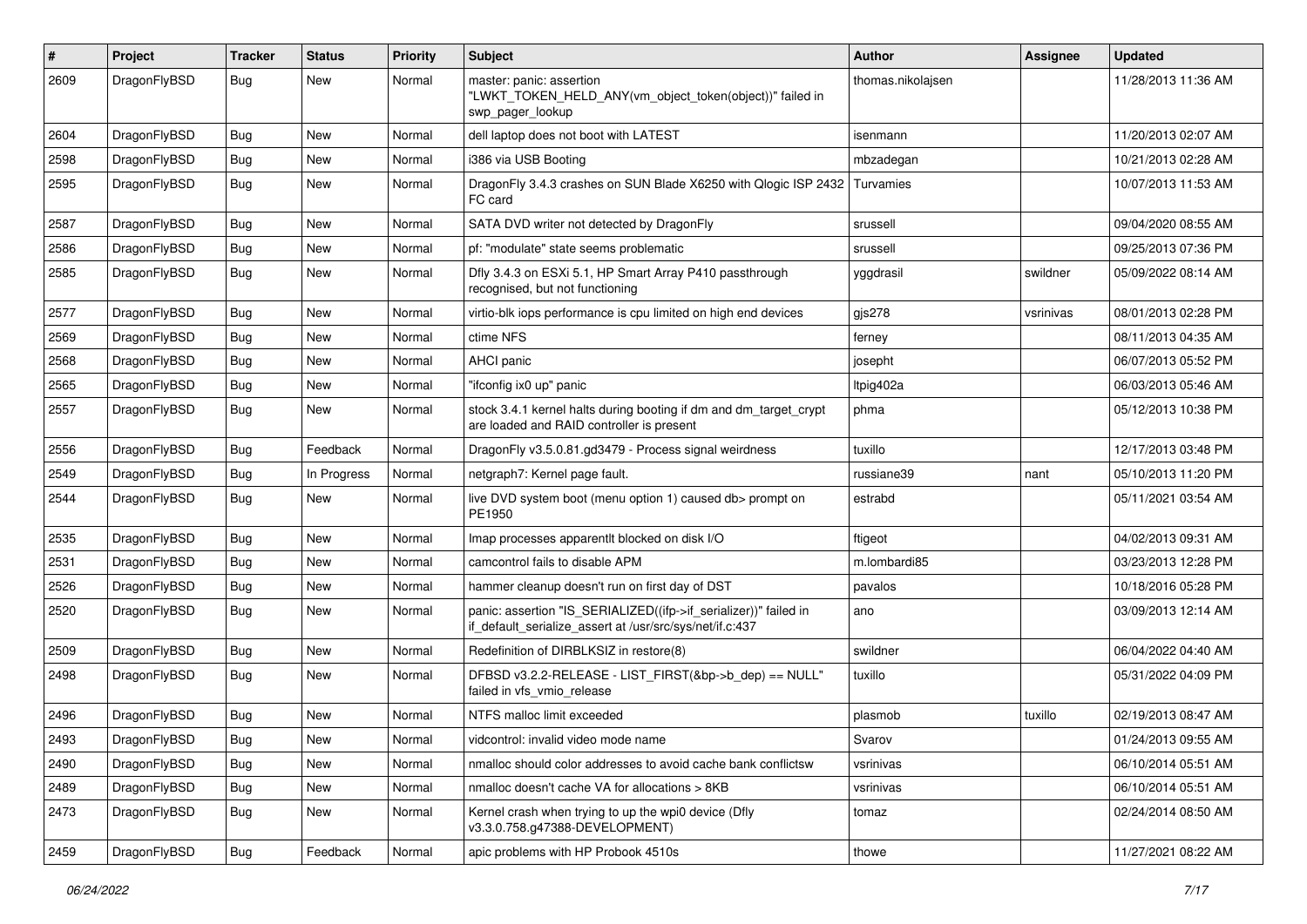| $\sharp$ | Project      | <b>Tracker</b> | <b>Status</b> | <b>Priority</b> | Subject                                                                                    | <b>Author</b>     | Assignee  | <b>Updated</b>      |
|----------|--------------|----------------|---------------|-----------------|--------------------------------------------------------------------------------------------|-------------------|-----------|---------------------|
| 2453     | DragonFlyBSD | Bug            | <b>New</b>    | Normal          | panic: assertion "gd->gd_spinlocks == 0" failed                                            | Johannes.Hofmann  |           | 11/12/2012 12:54 PM |
| 2444     | DragonFlyBSD | Bug            | <b>New</b>    | Normal          | Crash during Hammer overnight cleanup                                                      | justin            |           | 11/04/2012 07:58 AM |
| 2436     | DragonFlyBSD | Bug            | <b>New</b>    | Normal          | panic: assertion "lp->lwp_qcpu == dd->cpuid" failed in<br>dfly_acquire_curproc             | thomas.nikolajsen |           | 01/23/2013 11:07 AM |
| 2434     | DragonFlyBSD | Bug            | <b>New</b>    | Normal          | BTX Halted - Boot fails on USB/GUI                                                         | lucmv             |           | 10/17/2012 08:12 PM |
| 2430     | DragonFlyBSD | Bug            | <b>New</b>    | Normal          | Alternate Password Hash method                                                             | robin.carey1      |           | 10/07/2012 06:28 AM |
| 2416     | DragonFlyBSD | Bug            | <b>New</b>    | Normal          | 'entry can be removed on mounted nfs filesystem                                            | ftigeot           | tuxillo   | 06/03/2014 04:40 AM |
| 2414     | DragonFlyBSD | Bug            | In Progress   | Normal          | Lenovo S10 acpi freeze (not new)                                                           | davshao           |           | 05/11/2021 04:13 AM |
| 2412     | DragonFlyBSD | Bug            | New           | Normal          | wlan0 fails to get address via dhclient                                                    | nonsolosoft       |           | 08/30/2012 05:55 AM |
| 2391     | DragonFlyBSD | Bug            | In Progress   | Normal          | System lock with ahci and acpi enabled on ATI RS690 chipset with<br>SMB600 sata controller | jorisgio          | vadaszi   | 06/03/2015 03:51 PM |
| 2389     | DragonFlyBSD | Bug            | New           | Normal          | computer crashed while listing processes                                                   | phma              |           | 06/18/2012 02:49 PM |
| 2387     | DragonFlyBSD | Bug            | <b>New</b>    | Normal          | hammer ignores -t during dedup                                                             | phma              |           | 06/17/2012 12:30 PM |
| 2371     | DragonFlyBSD | Bug            | <b>New</b>    | Normal          | Timezone problem with America/Sao_Paulo                                                    | raitech           |           | 05/17/2012 01:42 PM |
| 2370     | DragonFlyBSD | Bug            | <b>New</b>    | Normal          | panic: ffs_valloc: dup alloc                                                               | marino            | vsrinivas | 02/01/2013 09:28 AM |
| 2369     | DragonFlyBSD | Bug            | <b>New</b>    | Normal          | panic: Bad link elm 0xffffffe07edf6068 next->prev != elm                                   | jaydg             |           | 08/15/2012 03:04 AM |
| 2360     | DragonFlyBSD | Bug            | In Progress   | Normal          | Wishlist: virtio driver import                                                             | vsrinivas         |           | 06/04/2022 04:16 AM |
| 2358     | DragonFlyBSD | Bug            | In Progress   | Normal          | DFBSD v3.0.2.32.g928ca - panic: hammer: insufficient undo FIFO<br>space!                   | tuxillo           | tuxillo   | 05/10/2021 02:50 AM |
| 2353     | DragonFlyBSD | Bug            | In Progress   | Normal          | panic: assertion "gd->gd_spinlocks_wr == 0" failed in<br>bsd4 schedulerclock               | jaydg             | alexh     | 11/28/2012 01:57 AM |
| 2351     | DragonFlyBSD | <b>Bug</b>     | In Progress   | Normal          | DFBSD v3.1.0.579.g44ccf - Stuck during startup, random freezes                             | tuxillo           |           | 04/24/2012 08:21 AM |
| 2345     | DragonFlyBSD | Bug            | In Progress   | Normal          | DFBSD v3.1.0.457.gd679f - NFS panic on diskless station                                    | tuxillo           |           | 04/07/2012 05:22 PM |
| 2331     | DragonFlyBSD | Bug            | New           | Normal          | reading mouse mode from unopen file descriptor hangs mouse<br>driver                       | phma              |           | 03/14/2012 09:43 AM |
| 2329     | DragonFlyBSD | <b>Bug</b>     | <b>New</b>    | Normal          | ibm x3550 & acpi                                                                           | ano               |           | 06/03/2014 11:37 AM |
| 2324     | DragonFlyBSD | Bug            | New           | Normal          | natacotrol support > 2TB not working even after the ftigeot patch                          | zenny             |           | 03/03/2012 01:00 AM |
| 2319     | DragonFlyBSD | Bug            | <b>New</b>    | Normal          | crypt/passwd forward compat                                                                | c.turner1         |           | 02/28/2012 12:39 PM |
| 2316     | DragonFlyBSD | Bug            | New           | Normal          | Ungraceful invalid password handling for adding a new user in the<br>installer             | rune              |           | 04/27/2012 11:23 PM |
| 2311     | DragonFlyBSD | Bug            | New           | Normal          | Xorg crash having something to do with drm                                                 | phma              |           | 02/22/2012 09:59 AM |
| 2308     | DragonFlyBSD | <b>Bug</b>     | New           | Normal          | System freeze when unloading snd hda                                                       | jaydg             |           | 02/19/2012 07:15 AM |
| 2306     | DragonFlyBSD | <b>Bug</b>     | New           | Normal          | a crash starts the kernel debugger in text mode, but just reboots in<br>X                  | phma              |           | 02/11/2012 08:02 PM |
| 2297     | DragonFlyBSD | <b>Bug</b>     | New           | Normal          | strange NFS (client) error messages / problems                                             | Anonymous         |           | 02/19/2012 02:59 PM |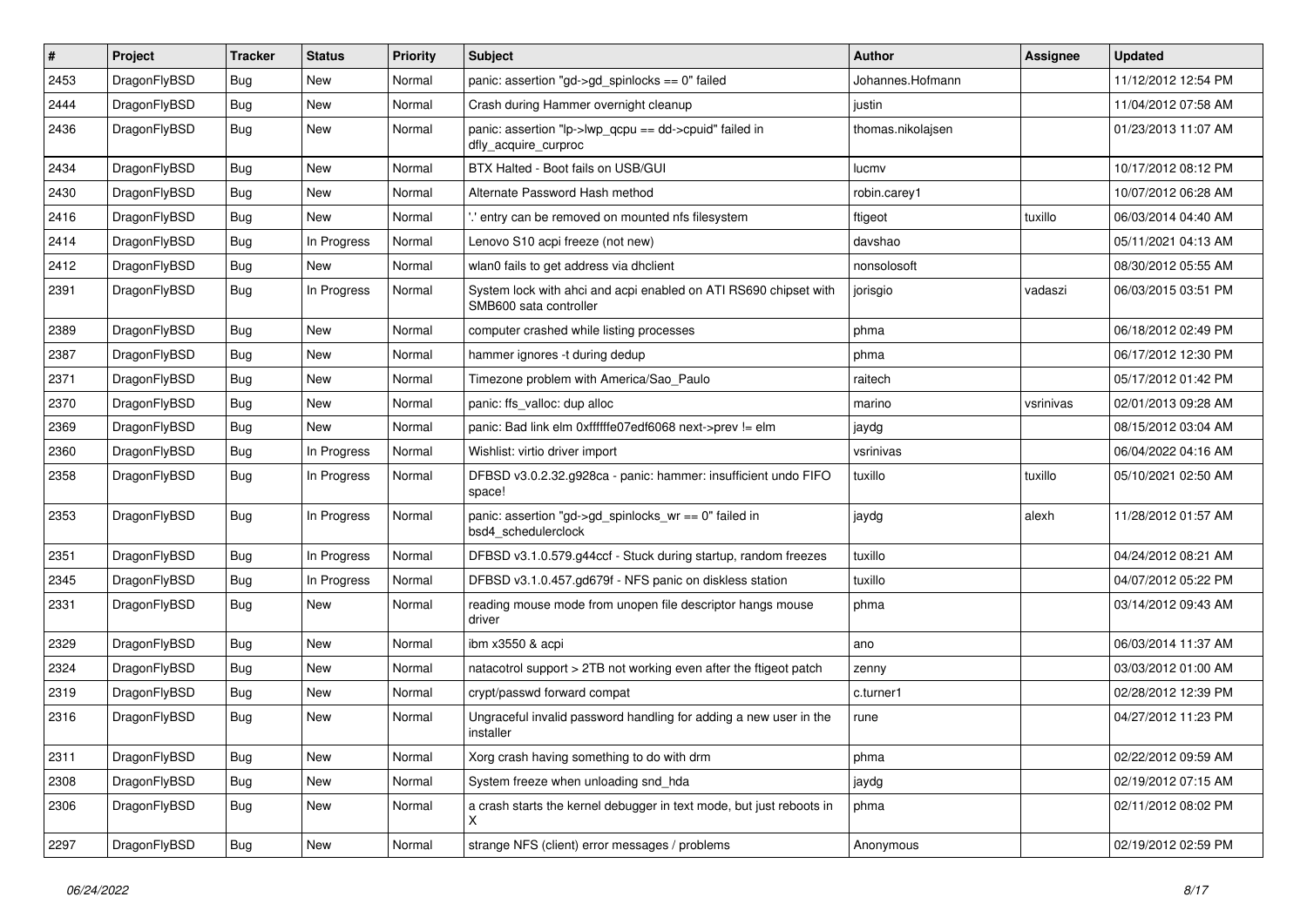| $\sharp$ | Project      | <b>Tracker</b> | <b>Status</b> | <b>Priority</b> | Subject                                                                                                    | Author       | Assignee | <b>Updated</b>      |
|----------|--------------|----------------|---------------|-----------------|------------------------------------------------------------------------------------------------------------|--------------|----------|---------------------|
| 2292     | DragonFlyBSD | Bug            | <b>New</b>    | Normal          | re interface with jumbo frames (mtu larger than 1500) hangs after<br>some traffic                          | Anonymous    |          | 01/31/2012 12:11 AM |
| 2288     | DragonFlyBSD | Bug            | Feedback      | Normal          | Random IO performance loss introduced since January 1st                                                    | lentferj     |          | 01/23/2013 04:21 PM |
| 2287     | DragonFlyBSD | Bug            | New           | Normal          | HAMMER(ROOT) Illegal UNDO TAIL signature at<br>300000001967c000                                            | y0n3t4n1     |          | 11/07/2018 01:22 AM |
| 2283     | DragonFlyBSD | Bug            | <b>New</b>    | Normal          | DFBSD DragonFly v2.13.0.957.g4f459 - pmap_release: page<br>should already be gone 0xc27120bc               | tuxillo      |          | 01/23/2012 03:03 AM |
| 2282     | DragonFlyBSD | Bug            | In Progress   | Normal          | gdb segfaults with certain corefiles                                                                       | tuxillo      |          | 01/18/2012 04:40 PM |
| 2265     | DragonFlyBSD | <b>Bug</b>     | <b>New</b>    | Normal          | mbsrtowcs does not properly handle invalid mbstate t in ps                                                 | c.turner1    | swildner | 01/10/2012 07:56 PM |
| 2254     | DragonFlyBSD | Bug            | <b>New</b>    | Normal          | panic: assertion "ref < &td->td_toks_end" failed in lwkt_gettoken at<br>/usr/src/sys/kern/lwkt_token.c:588 | eocallaghan  |          | 12/05/2011 10:21 PM |
| 2250     | DragonFlyBSD | Bug            | <b>New</b>    | Normal          | Kernel panic                                                                                               | adamk        |          | 11/23/2018 01:10 AM |
| 2248     | DragonFlyBSD | Bug            | <b>New</b>    | Normal          | sysctl panic                                                                                               | pavalos      |          | 11/23/2011 06:23 PM |
| 2245     | DragonFlyBSD | Bug            | <b>New</b>    | Normal          | panic: assertion "ref < &td->td_toks_end" failed in lwkt_gettoken at<br>/usr/src/sys/kern/lwkt_token.c:588 | juanfra684   |          | 11/22/2011 07:41 PM |
| 2224     | DragonFlyBSD | Bug            | <b>New</b>    | Normal          | v2.13.0.291.gaa7ec - Panic on fq while installing world                                                    | tuxillo      |          | 11/18/2011 01:40 AM |
| 2210     | DragonFlyBSD | <b>Bug</b>     | <b>New</b>    | Normal          | Bugtracker cannot assign default project for new users                                                     | ahuete.devel |          | 11/17/2011 11:30 AM |
| 2199     | DragonFlyBSD | Bug            | <b>New</b>    | Normal          | screen segfaults if utmpx isn't present                                                                    | pavalos      |          | 11/15/2011 10:52 PM |
| 2182     | DragonFlyBSD | Bug            | <b>New</b>    | Normal          | if msk PHY FIFO underrun/overflow                                                                          | nonsolosoft  |          | 09/03/2012 06:39 AM |
| 2171     | DragonFlyBSD | Bug            | New           | Normal          | DFBSD v2.13.0.151.gdc8442 - panic: assertion "(*ptep &<br>$(PG_MANAGED PG_V)) == PG_V"$                    | tuxillo      |          | 11/04/2011 05:06 PM |
| 2167     | DragonFlyBSD | Bug            | <b>New</b>    | Normal          | shutdown/reboot fails after uptime msg                                                                     | marino       |          | 11/28/2011 03:01 AM |
| 2166     | DragonFlyBSD | Bug            | New           | Normal          | DFBSD v2.13.0.109.g05b9d - Strange lockups                                                                 | tuxillo      |          | 10/29/2011 11:20 AM |
| 2164     | DragonFlyBSD | Bug            | <b>New</b>    | Normal          | panic on reboot from usb.                                                                                  | eocallaghan  |          | 10/27/2011 09:29 AM |
| 2161     | DragonFlyBSD | Bug            | New           | Normal          | Outdated xorg.conf file gets installed into etc and screws up mouse                                        | eocallaghan  |          | 10/27/2011 01:51 PM |
| 2158     | DragonFlyBSD | Bug            | <b>New</b>    | Normal          | iwn panics with assertion on boot.                                                                         | eocallaghan  |          | 10/24/2011 04:13 PM |
| 2154     | DragonFlyBSD | Bug            | New           | Normal          | vkernel copyout() doesn't return EFAULT on error                                                           | vsrinivas    |          | 10/20/2011 03:53 AM |
| 2153     | DragonFlyBSD | Bug            | New           | Normal          | Too many unuseful warnings at boot                                                                         | juanfra684   |          | 10/18/2011 10:16 PM |
| 2138     | DragonFlyBSD | Bug            | <b>New</b>    | Normal          | > 100% CPU usage                                                                                           | robin.carey1 |          | 09/26/2011 12:20 PM |
| 2136     | DragonFlyBSD | Bug            | New           | Normal          | socketpair() doesn't free file descriptors on copyout failure                                              | vsrinivas    |          | 04/05/2013 09:13 AM |
| 2129     | DragonFlyBSD | Bug            | New           | Normal          | DFBSD v2.11.0.661.gf9438 i386 - panic: lockmgr thrd_sleep                                                  | tuxillo      |          | 09/05/2011 09:49 AM |
| 2125     | DragonFlyBSD | Bug            | New           | Normal          | Weird garbage in dmesg                                                                                     | herrgard     |          | 08/30/2011 08:04 PM |
| 2124     | DragonFlyBSD | <b>Bug</b>     | New           | Normal          | getty repeating too quickly on port /dev/ttyv0                                                             | sgeorge.ml   |          | 09/01/2011 04:28 AM |
| 2123     | DragonFlyBSD | Bug            | New           | Normal          | hammer is losing files                                                                                     | schmir       |          | 08/30/2011 07:56 PM |
| 2115     | DragonFlyBSD | Bug            | New           | Normal          | [msk] system freeze after receive some paquet                                                              | bsdsx        |          | 08/22/2011 10:22 AM |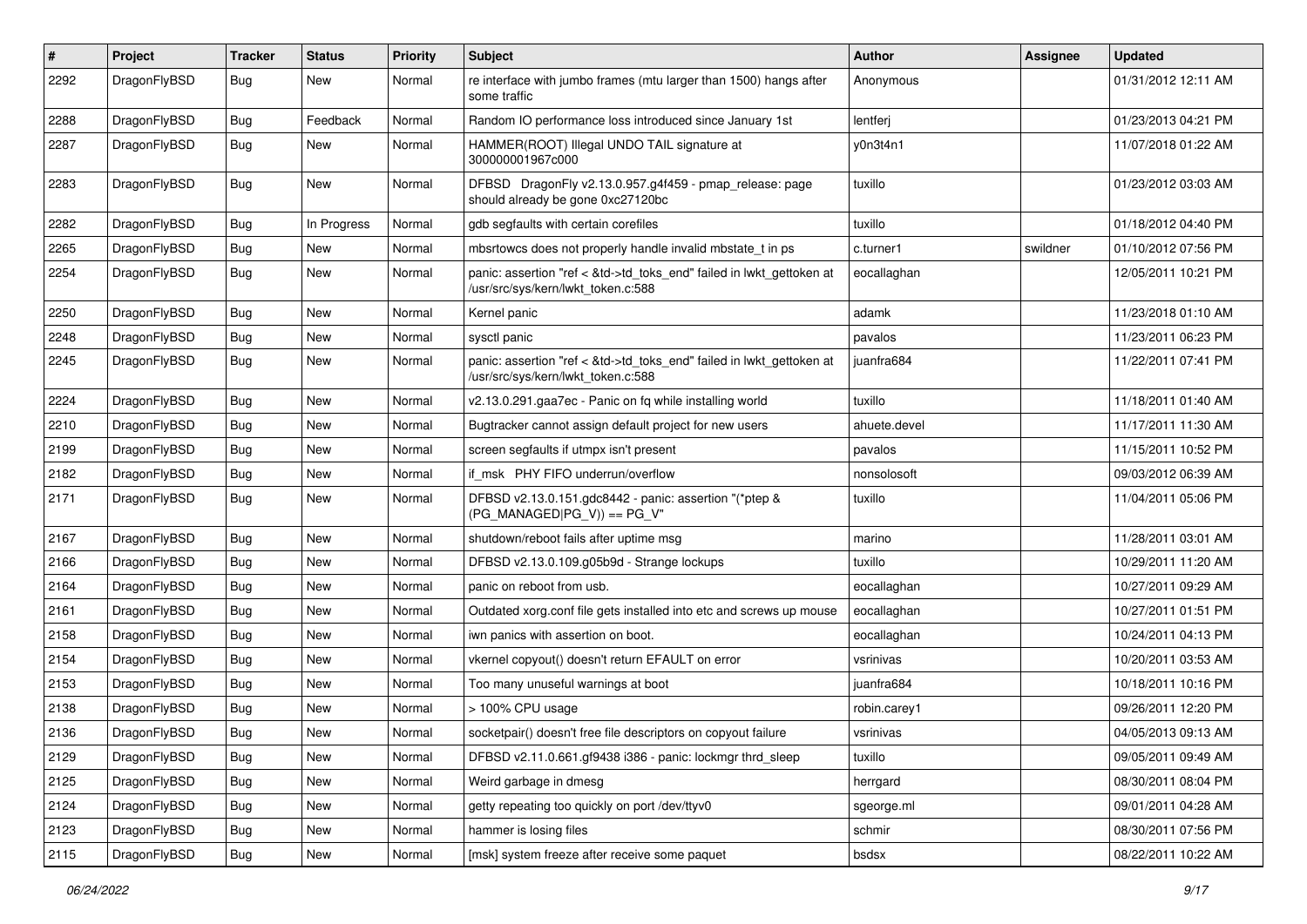| $\vert$ # | <b>Project</b> | <b>Tracker</b> | <b>Status</b> | <b>Priority</b> | <b>Subject</b>                                                                   | <b>Author</b> | <b>Assignee</b> | <b>Updated</b>      |
|-----------|----------------|----------------|---------------|-----------------|----------------------------------------------------------------------------------|---------------|-----------------|---------------------|
| 2113      | DragonFlyBSD   | Bug            | <b>New</b>    | Normal          | nmalloc threaded program fork leak                                               | vsrinivas     | vsrinivas       | 08/11/2011 07:25 PM |
| 2107      | DragonFlyBSD   | <b>Bug</b>     | <b>New</b>    | Normal          | 2.10.1 sata dvd drive issue                                                      | ausppc        |                 | 07/31/2011 08:41 PM |
| 2104      | DragonFlyBSD   | Bug            | <b>New</b>    | Normal          | network configuration seg. fault on install CD                                   | navratil      |                 | 07/26/2011 07:55 AM |
| 2100      | DragonFlyBSD   | Bug            | Feedback      | Normal          | devfs related panic                                                              | sepherosa     | alexh           | 07/10/2011 02:29 PM |
| 2099      | DragonFlyBSD   | Bug            | <b>New</b>    | Normal          | page fault panic in vm system                                                    | pavalos       |                 | 07/10/2011 08:51 AM |
| 2094      | DragonFlyBSD   | Bug            | <b>New</b>    | Normal          | Segfault when gdb printing backtrace from core dump                              | greenrd       |                 | 06/25/2011 04:14 PM |
| 2092      | DragonFlyBSD   | Bug            | <b>New</b>    | Normal          | Panic: Bad link elm 0x next->prev != elm                                         | masterblaster | dillon          | 12/04/2011 12:49 PM |
| 2090      | DragonFlyBSD   | Bug            | Feedback      | Normal          | snd_hda does not support headphone automute                                      | justin        |                 | 03/29/2012 08:03 PM |
| 2085      | DragonFlyBSD   | <b>Bug</b>     | <b>New</b>    | Normal          | panic: assertion: $(m\rightarrow$ flags & PG MAPPED) == 0 in<br>vm_page_free_toq | vsrinivas     |                 | 06/10/2011 07:48 AM |
| 2084      | DragonFlyBSD   | Bug            | <b>New</b>    | Normal          | DFBSD v2.11.0.242.g4d317 - panic: zone: entry not free                           | tuxillo       |                 | 07/03/2012 01:23 AM |
| 2082      | DragonFlyBSD   | Bug            | <b>New</b>    | Normal          | dfbsd 2.10.1 amd64 - mc port build error with 'bmake bin-install'                | sun-doctor    |                 | 05/25/2011 07:18 PM |
| 2081      | DragonFlyBSD   | <b>Bug</b>     | Feedback      | Normal          | Panic on device "detach" / "failure"                                             | vsrinivas     |                 | 02/29/2012 07:11 AM |
| 2080      | DragonFlyBSD   | Bug            | <b>New</b>    | Normal          | panic: lockmgr thrd sleep: called from interrupt, ipi, or hard code<br>section   | rumcic        |                 | 05/30/2011 05:06 PM |
| 2078      | DragonFlyBSD   | <b>Bug</b>     | <b>New</b>    | Normal          | DFBSD i386 v2.11.0.201.g3ed2f - Panic during installworld into a<br>vn0 device   | tuxillo       |                 | 05/19/2011 07:50 PM |
| 2077      | DragonFlyBSD   | <b>Bug</b>     | <b>New</b>    | Normal          | USB devices conflicting                                                          | srussell      |                 | 05/17/2011 05:12 PM |
| 2075      | DragonFlyBSD   | Bug            | <b>New</b>    | Normal          | pflogd on x86 64                                                                 | fanch         |                 | 05/16/2011 04:04 PM |
| 2072      | DragonFlyBSD   | Bug            | <b>New</b>    | Normal          | Fatal trap 12: stopped at lwkt send ipig3                                        | rumcic        |                 | 05/17/2011 04:12 AM |
| 2067      | DragonFlyBSD   | Bug            | <b>New</b>    | Normal          | sound/pcm: "play interrupt timeout, channel dead"                                | matthiasr     |                 | 05/11/2021 03:55 AM |
| 2061      | DragonFlyBSD   | Bug            | <b>New</b>    | Normal          | USB keyboard boot panic                                                          | sjg           |                 | 05/04/2012 12:20 AM |
| 2055      | DragonFlyBSD   | Bug            | <b>New</b>    | Normal          | $ssh + IPV6 + bridge \Rightarrow$ connection freezes                             | steve         |                 | 04/24/2011 07:13 PM |
| 2052      | DragonFlyBSD   | Bug            | New           | Normal          | Kernel panic: CPU APIC ID out of range                                           | Anonymous     |                 | 05/02/2011 11:06 AM |
| 2051      | DragonFlyBSD   | Bug            | <b>New</b>    | Normal          | No ipv6 lan route entry created on 2.10                                          | ftigeot       |                 | 04/21/2011 10:37 AM |
| 2048      | DragonFlyBSD   | Bug            | New           | Normal          | panic: ffs_sync: rofs mod                                                        | pavalos       |                 | 04/12/2011 05:45 AM |
| 2045      | DragonFlyBSD   | Bug            | <b>New</b>    | Normal          | ral(4): Fatal trap 12: page fault while in kernel mode (two panics)              | herrgard      |                 | 11/03/2011 05:34 PM |
| 2042      | DragonFlyBSD   | Bug            | <b>New</b>    | Normal          | kernel panic, when run boot0cfg                                                  | sepherosa     |                 | 05/31/2022 03:01 PM |
| 2037      | DragonFlyBSD   | Bug            | Feedback      | Normal          | Panic Bad link elm while building packages                                       | ftigeot       | dillon          | 04/21/2011 07:20 AM |
| 2013      | DragonFlyBSD   | Bug            | In Progress   | Normal          | oversized DMA request loop                                                       | josepht       |                 | 05/11/2021 04:06 AM |
| 2008      | DragonFlyBSD   | Bug            | <b>New</b>    | Normal          | lwkt setcpu remote: td->td flags 00800621 console flood                          | pavalos       |                 | 03/06/2011 09:37 PM |
| 2004      | DragonFlyBSD   | Bug            | <b>New</b>    | Normal          | LWKT WAIT IPIQ panic                                                             | steve         |                 | 03/08/2011 05:46 PM |
| 1990      | DragonFlyBSD   | Bug            | <b>New</b>    | Normal          | /mnt too large to mount                                                          | peur.neu      |                 | 02/16/2011 11:24 PM |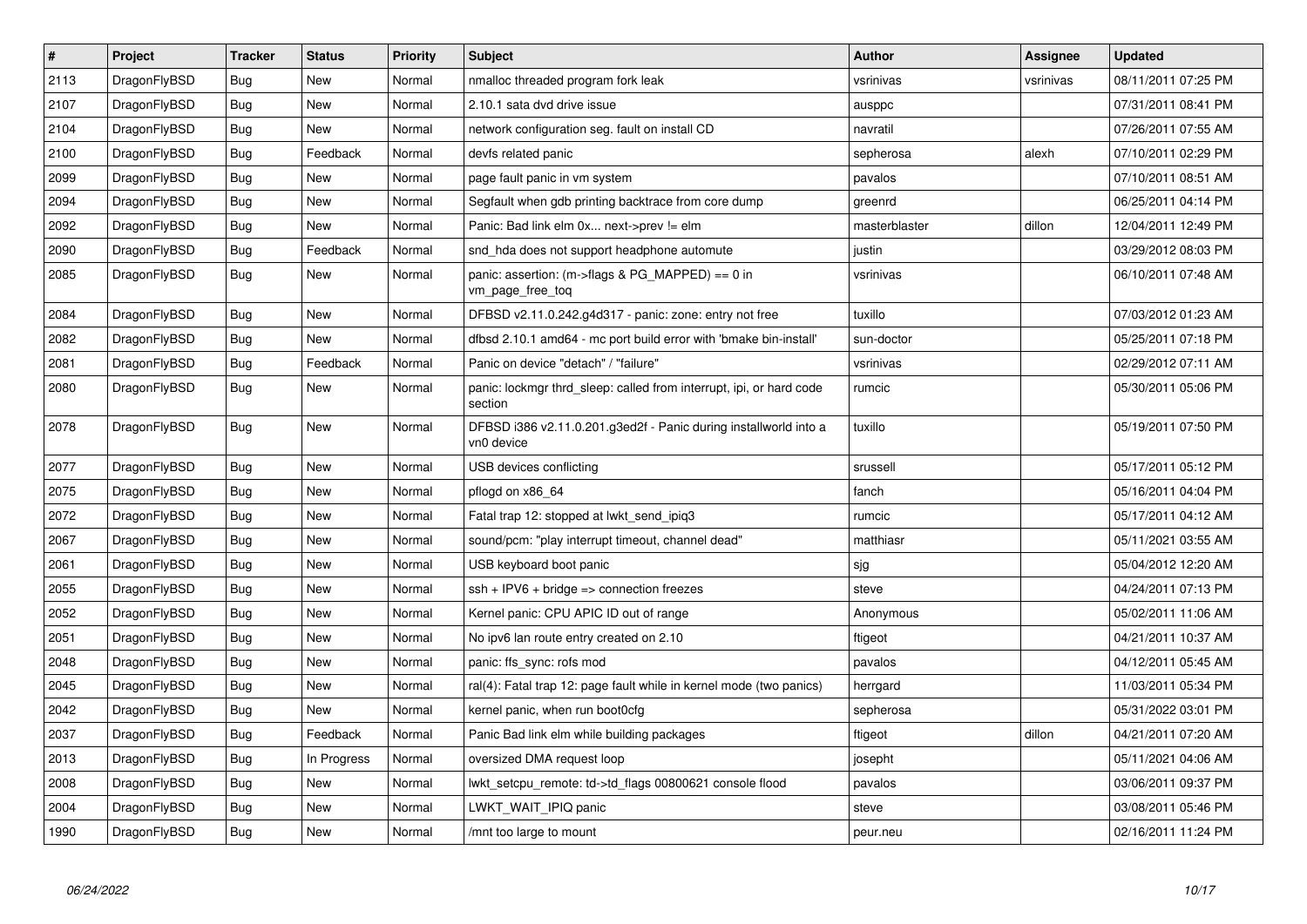| #    | Project      | Tracker    | <b>Status</b> | <b>Priority</b> | <b>Subject</b>                                                                                                                                                                                    | Author             | <b>Assignee</b> | <b>Updated</b>      |
|------|--------------|------------|---------------|-----------------|---------------------------------------------------------------------------------------------------------------------------------------------------------------------------------------------------|--------------------|-----------------|---------------------|
| 1984 | DragonFlyBSD | Bug        | New           | Normal          | hammer mount fails after crash - HAMMER: FIFO record bad head<br>signature                                                                                                                        | thomas.nikolajsen  |                 | 03/08/2011 06:57 PM |
| 1975 | DragonFlyBSD | <b>Bug</b> | New           | Normal          | Applications seg fault in select() and poll()                                                                                                                                                     | rumcic             |                 | 05/31/2022 02:58 PM |
| 1969 | DragonFlyBSD | Bug        | New           | Normal          | pf-related network problem                                                                                                                                                                        | pavalos            | lentferj        | 02/01/2011 06:57 PM |
| 1964 | DragonFlyBSD | Bug        | New           | Normal          | iwn (panic assertion : wlan assert serialized)                                                                                                                                                    | sjmm.ptr           | josepht         | 02/01/2011 12:57 PM |
| 1961 | DragonFlyBSD | <b>Bug</b> | New           | Normal          | Can't create dump from DDB                                                                                                                                                                        | shamaz             |                 | 01/29/2011 09:02 PM |
| 1959 | DragonFlyBSD | <b>Bug</b> | <b>New</b>    | Normal          | DFBSD v2.9.1.422.gc98f2 - Panic during boot - IPv6 and PF                                                                                                                                         | tuxillo            |                 | 01/13/2011 03:37 AM |
| 1951 | DragonFlyBSD | Bug        | New           | Normal          | dma timeouts at phyaddr on a good hdd                                                                                                                                                             | peur.neu           |                 | 01/04/2011 07:12 AM |
| 1949 | DragonFlyBSD | Bug        | New           | Normal          | iwn panic                                                                                                                                                                                         | pavalos            |                 | 01/30/2011 03:21 AM |
| 1946 | DragonFlyBSD | Bug        | <b>New</b>    | Normal          | ieee80211 panic                                                                                                                                                                                   | pavalos            | josepht         | 01/27/2011 06:00 PM |
| 1944 | DragonFlyBSD | Bug        | New           | Normal          | panic: backing object 0xdea7b258 was somehow re-referenced<br>during collapse!                                                                                                                    | sepherosa          |                 | 12/27/2010 02:06 AM |
| 1943 | DragonFlyBSD | <b>Bug</b> | <b>New</b>    | Normal          | hammer assertion panic                                                                                                                                                                            | peter              |                 | 12/27/2010 12:45 AM |
| 1942 | DragonFlyBSD | <b>Bug</b> | New           | Normal          | locking against myself in getcacheblk()?                                                                                                                                                          | qhwt.dfly          |                 | 05/31/2022 02:15 PM |
| 1941 | DragonFlyBSD | <b>Bug</b> | <b>New</b>    | Normal          | wlan config crash                                                                                                                                                                                 | abandon.every.hope |                 | 12/24/2010 07:54 PM |
| 1939 | DragonFlyBSD | <b>Bug</b> | New           | Normal          | Panic on nightly build and stress test box                                                                                                                                                        | lentferj           |                 | 12/18/2010 08:41 AM |
| 1935 | DragonFlyBSD | <b>Bug</b> | New           | Normal          | mouse does not work after switching between x and console                                                                                                                                         | shamaz             |                 | 12/13/2010 10:06 AM |
| 1923 | DragonFlyBSD | <b>Bug</b> | <b>New</b>    | Normal          | Abysmal NFS performance with IPv6                                                                                                                                                                 | ftigeot            |                 | 12/05/2010 09:34 PM |
| 1921 | DragonFlyBSD | Bug        | In Progress   | Normal          | we miss mlockall                                                                                                                                                                                  | alexh              | tuxillo         | 06/18/2022 04:08 AM |
| 1917 | DragonFlyBSD | Bug        | New           | Normal          | panic: assertion: (RB_EMPTY(&ip->rec_tree) && (ip->flags &<br>HAMMER_INODE_XDIRTY) == 0)    (!RB_EMPTY(&ip->rec_tree)<br>&& (ip->flags & HAMMER_INODE_XDIRTY) != 0) in<br>hammer_flush_inode_done | qhwt.dfly          |                 | 11/24/2010 03:23 AM |
| 1916 | DragonFlyBSD | <b>Bug</b> | New           | Normal          | Constant crashes on x86_64 with UFS                                                                                                                                                               | lentferj           |                 | 11/21/2010 07:40 PM |
| 1913 | DragonFlyBSD | <b>Bug</b> | New           | Normal          | panic: assertion: ip->flush_state != HAMMER_FST_FLUSH in<br>hammer_flush_inode_core                                                                                                               | swildner           |                 | 11/20/2010 05:27 PM |
| 1907 | DragonFlyBSD | Bug        | <b>New</b>    | Normal          | Hammer crash in hammer flusher flush()                                                                                                                                                            | swildner           |                 | 11/11/2010 05:07 AM |
| 1899 | DragonFlyBSD | Bug        | New           | Normal          | Keyboard doesn't work                                                                                                                                                                             | fransm             |                 | 05/15/2022 03:32 PM |
| 1884 | DragonFlyBSD | <b>Bug</b> | New           | Normal          | System completely freezes while listening music (devbuf: malloc<br>limit exceeded)                                                                                                                | shamaz             |                 | 01/24/2011 05:00 PM |
| 1877 | DragonFlyBSD | Bug        | New           | Normal          | Freeze during 1st hammer cleanup after new install                                                                                                                                                | elekktretterr      |                 | 05/15/2022 11:43 AM |
| 1876 | DragonFlyBSD | <b>Bug</b> | New           | Normal          | devfs in jail + logging out from console(ttyv1+) -> panic                                                                                                                                         | qhwt.dfly          | tuxillo         | 05/31/2022 03:24 PM |
| 1874 | DragonFlyBSD | Bug        | New           | Normal          | mpd listening on all IPs, accepting only on one                                                                                                                                                   | rumcic             |                 | 05/08/2011 01:01 PM |
| 1873 | DragonFlyBSD | Bug        | New           | Normal          | Panic upon usb mouse detach and reattaching                                                                                                                                                       | rumcic             |                 | 02/01/2011 09:53 AM |
| 1867 | DragonFlyBSD | <b>Bug</b> | New           | Normal          | it(4) motherboard and fan problems                                                                                                                                                                | tuxillo            |                 | 07/08/2011 10:48 AM |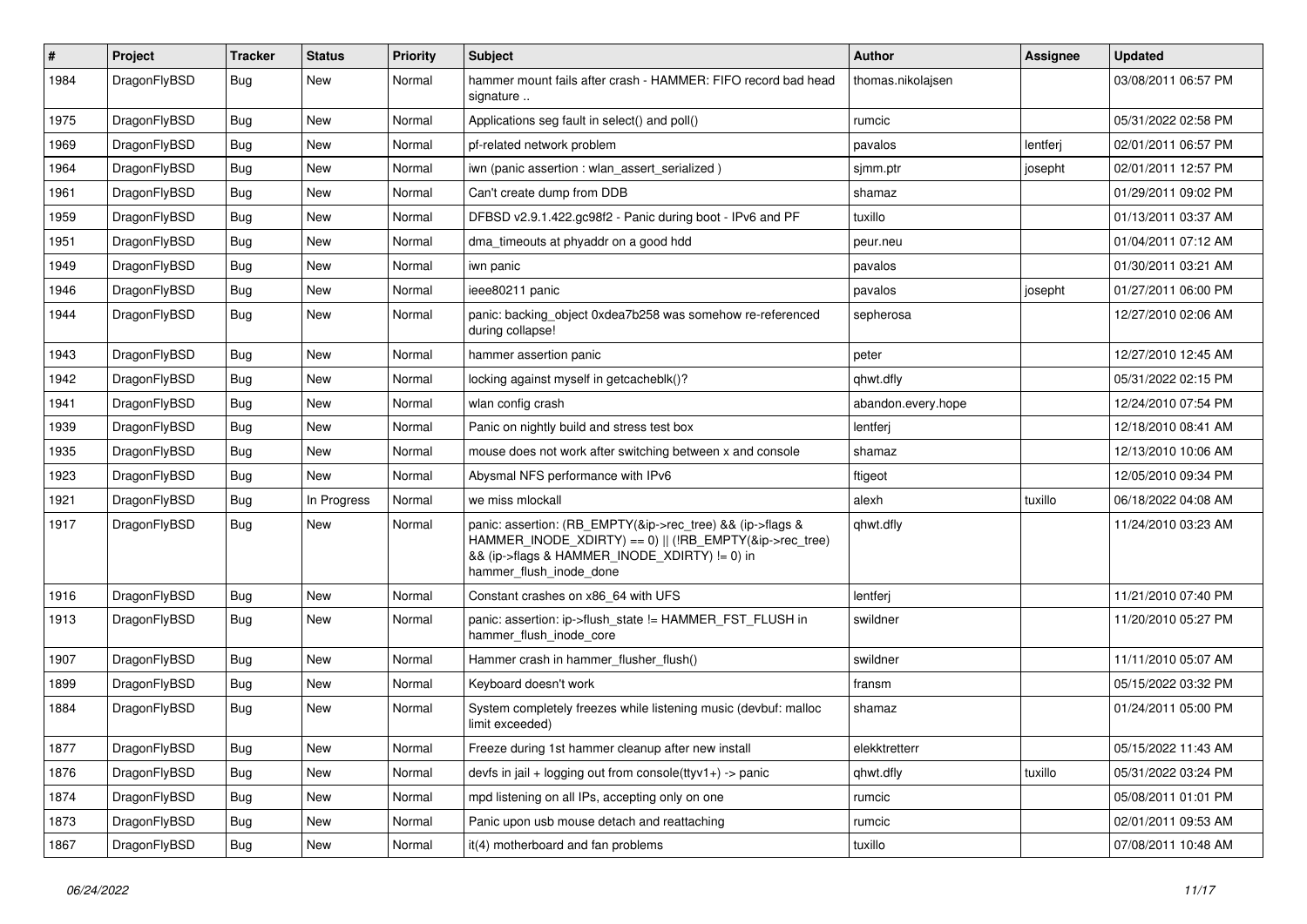| #    | Project      | <b>Tracker</b> | <b>Status</b> | <b>Priority</b> | <b>Subject</b>                                                                            | <b>Author</b>    | <b>Assignee</b> | <b>Updated</b>      |
|------|--------------|----------------|---------------|-----------------|-------------------------------------------------------------------------------------------|------------------|-----------------|---------------------|
| 1861 | DragonFlyBSD | Bug            | New           | Normal          | panic via kprintf (lockmgr called in a hard section)                                      | vsrinivas        |                 | 10/11/2010 12:56 AM |
| 1860 | DragonFlyBSD | Bug            | Feedback      | Normal          | Panic while creating UFS fs on vn(4) for initrd                                           | matthias         |                 | 02/29/2012 07:16 AM |
| 1850 | DragonFlyBSD | <b>Bug</b>     | New           | Normal          | volume-add on hammer root fs panic                                                        | Johannes.Hofmann |                 | 04/18/2019 04:27 AM |
| 1836 | DragonFlyBSD | <b>Bug</b>     | New           | Normal          | Incorrect TCP checksum show up in tcpdump                                                 | robgar1          |                 | 05/15/2022 11:22 AM |
| 1826 | DragonFlyBSD | Bug            | <b>New</b>    | Normal          | panic during boot: assertion so->so_port  in tcp_input                                    | ftigeot          |                 | 05/15/2022 11:05 AM |
| 1824 | DragonFlyBSD | <b>Bug</b>     | Feedback      | Normal          | kernel panic, x86, 2.7.3.859.ge5104                                                       | akirchhoff135014 |                 | 03/10/2013 07:49 AM |
| 1818 | DragonFlyBSD | <b>Bug</b>     | New           | Normal          | panic: Bad tailg NEXT (kgueue issue ?)                                                    | ftigeot          |                 | 05/15/2022 11:40 AM |
| 1786 | DragonFlyBSD | <b>Bug</b>     | New           | Normal          | Calling NULL function pointer initiates panic loop                                        | sjg              |                 | 10/11/2010 05:28 PM |
| 1774 | DragonFlyBSD | <b>Bug</b>     | New           | Normal          | New IP header cleanup branch available for testing                                        | dillon           |                 | 05/15/2022 10:59 AM |
| 1769 | DragonFlyBSD | Bug            | New           | Normal          | panic: assertion: _tp->tt_msg->tt_cpuid == mycpuid in<br>tcp_callout_active               | pavalos          | sjg             | 05/15/2022 11:07 AM |
| 1749 | DragonFlyBSD | Bug            | In Progress   | Normal          | HAMMER fsstress panic in hammer_flush_inode_core<br>'ip->flush_state != HAMMER_FST_FLUSH' | vsrinivas        |                 | 05/11/2021 04:06 AM |
| 1745 | DragonFlyBSD | Bug            | Feedback      | Normal          | kmalloc panic                                                                             | josepht          |                 | 05/11/2021 04:05 AM |
| 1744 | DragonFlyBSD | <b>Bug</b>     | In Progress   | Normal          | HAMMER fsstress panic in hammer_setup_child_callback                                      | vsrinivas        |                 | 05/11/2021 04:05 AM |
| 1727 | DragonFlyBSD | <b>Bug</b>     | Feedback      | Normal          | CD boot panic (2.6.1) (usb?)                                                              | kiril            |                 | 05/15/2022 05:10 AM |
| 1718 | DragonFlyBSD | <b>Bug</b>     | Feedback      | Normal          | IDE disk drive not detected by x86_64 2.6.1 Live CD                                       | bcox             |                 | 11/27/2021 08:25 AM |
| 1717 | DragonFlyBSD | Bug            | Feedback      | Normal          | HAMMER panic in hammer cursor down()                                                      | josepht1         |                 | 05/11/2021 04:05 AM |
| 1695 | DragonFlyBSD | <b>Bug</b>     | New           | Normal          | NFS-related system breakdown                                                              | Anonymous        |                 | 04/10/2014 12:35 AM |
| 1672 | DragonFlyBSD | <b>Bug</b>     | Feedback      | Normal          | panic (trap 12) around btree search() in 2.4.1-RELEASE                                    | floid            |                 | 01/19/2015 03:36 AM |
| 1669 | DragonFlyBSD | <b>Bug</b>     | In Progress   | Normal          | Drive wont open using button                                                              | elekktretterr    |                 | 02/29/2012 12:05 PM |
| 1668 | DragonFlyBSD | <b>Bug</b>     | Feedback      | Normal          | Power button not working                                                                  | elekktretterr    |                 | 03/10/2013 06:22 AM |
| 1661 | DragonFlyBSD | Bug            | In Progress   | Normal          | panic on password entry mount smb filesystem                                              | vsrinivas        |                 | 11/27/2021 08:29 AM |
| 1634 | DragonFlyBSD | <b>Bug</b>     | <b>New</b>    | Normal          | panic: spin lock: 0xe4ad1320, indefinitive wait!                                          | elekktretterr    |                 | 01/19/2015 03:21 AM |
| 1618 | DragonFlyBSD | <b>Bug</b>     | Feedback      | Normal          | collision for 'struct pmap' when using RPC and <sys user.h=""></sys>                      | carenas          |                 | 05/11/2021 04:05 AM |
| 1613 | DragonFlyBSD | Bug            | Feedback      | Normal          | USB Keyboard not working on master                                                        | elekktretterr    |                 | 05/11/2021 04:05 AM |
| 1594 | DragonFlyBSD | <b>Bug</b>     | New           | Normal          | Kernel panic during boot from Live CD on Dell E6400                                       | bodie            |                 | 05/11/2021 03:54 AM |
| 1593 | DragonFlyBSD | <b>Bug</b>     | Feedback      | Normal          | panic: assertion: ccb == ap->ap_err_ccb in ahci_put_err_ccb                               | ftigeot          | ftigeot         | 05/15/2022 05:09 AM |
| 1592 | DragonFlyBSD | <b>Bug</b>     | Feedback      | Normal          | AcpiOSUnmapMemory: Warning, deallocation did not track<br>allocation.                     | eocallaghan      |                 | 06/02/2014 07:45 AM |
| 1591 | DragonFlyBSD | <b>Bug</b>     | Feedback      | Normal          | Lenovo X301 hangs with AHCI Driver CMD TIMEOUT<br>STS=d0 <bsy></bsy>                      | eocallaghan      |                 | 05/11/2021 04:05 AM |
| 1587 | DragonFlyBSD | <b>Bug</b>     | Feedback      | Normal          | can't gdb across fork                                                                     | corecode         | tuxillo         | 05/11/2021 03:54 AM |
| 1584 | DragonFlyBSD | <b>Bug</b>     | In Progress   | Normal          | can't use ssh from jail: debug1: read_passphrase: can't open<br>/dev/tty: Device busy     | corecode         | tuxillo         | 05/11/2021 03:53 AM |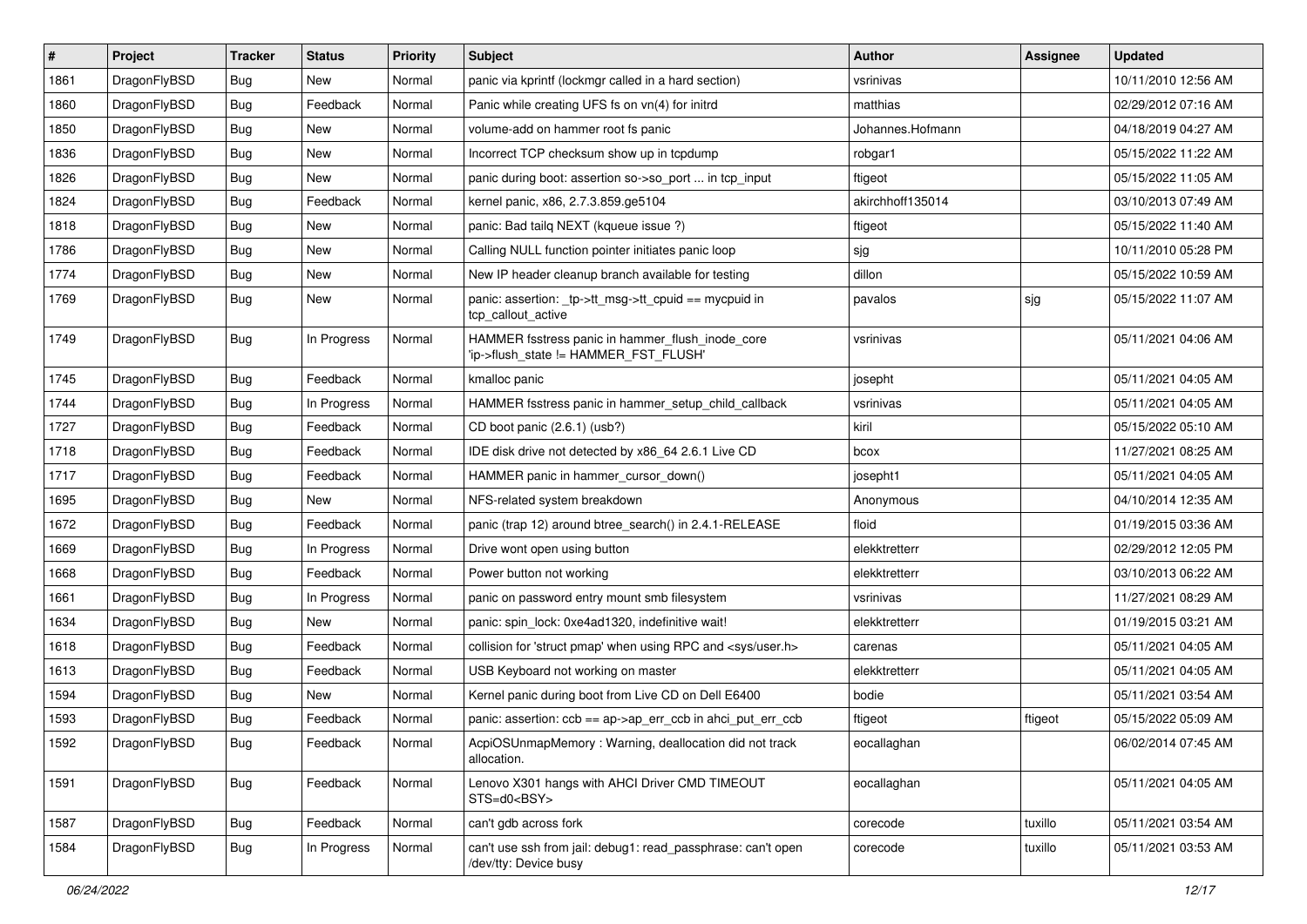| $\#$ | Project      | <b>Tracker</b> | <b>Status</b> | <b>Priority</b> | <b>Subject</b>                                                                                                                                            | <b>Author</b>  | <b>Assignee</b> | <b>Updated</b>      |
|------|--------------|----------------|---------------|-----------------|-----------------------------------------------------------------------------------------------------------------------------------------------------------|----------------|-----------------|---------------------|
| 1583 | DragonFlyBSD | Bug            | In Progress   | Normal          | panic: assertion: cursor->trans->sync_lock_refs > 0 in<br>hammer recover cursor                                                                           | corecode       | tuxillo         | 05/11/2021 03:53 AM |
| 1580 | DragonFlyBSD | Bug            | Feedback      | Normal          | Panic (Fatal trap 12: page fault while in kernel mode) while playing<br>with pf and netif names                                                           | rumcic         |                 | 12/21/2018 01:21 AM |
| 1579 | DragonFlyBSD | Bug            | Feedback      | Normal          | dfly 2.4.1 does not like HP DL360G4p and Smart Array 6400 with<br>MSA20                                                                                   | tomaz.borstnar | tuxillo         | 06/02/2014 02:44 PM |
| 1577 | DragonFlyBSD | Bug            | Feedback      | Normal          | panic: assertion: leaf->base.obj_id == ip->obj_id in<br>hammer_ip_delete_range                                                                            | qhwt+dfly      |                 | 05/11/2021 04:01 AM |
| 1563 | DragonFlyBSD | <b>Bug</b>     | Feedback      | Normal          | reset(1) doesn't reset terminal to the defaults                                                                                                           | hasso          |                 | 03/10/2013 04:17 AM |
| 1560 | DragonFlyBSD | Bug            | Feedback      | Normal          | Unable to modify partition table on ThinkPad T61p during install                                                                                          | rehsack        |                 | 01/15/2015 08:57 AM |
| 1559 | DragonFlyBSD | <b>Bug</b>     | New           | Normal          | kernel trap                                                                                                                                               | phma           |                 | 11/27/2021 08:43 AM |
| 1556 | DragonFlyBSD | <b>Bug</b>     | New           | Normal          | many processes stuck in "hmrrcm", system unusable                                                                                                         | corecode       | tuxillo         | 05/11/2021 03:52 AM |
| 1547 | DragonFlyBSD | Bug            | In Progress   | Normal          | disklabel64 automatic sizing                                                                                                                              | corecode       | tuxillo         | 05/11/2021 03:52 AM |
| 1528 | DragonFlyBSD | <b>Bug</b>     | In Progress   | Normal          | ktrace does not show proper return values for pipe(2)                                                                                                     | corecode       | tuxillo         | 05/11/2021 03:52 AM |
| 1525 | DragonFlyBSD | Bug            | New           | Normal          | boehm-gc problems                                                                                                                                         | hasso          |                 | 10/13/2012 07:13 PM |
| 1521 | DragonFlyBSD | Bug            | Feedback      | Normal          | amd64 2.4 livecd won't mount root at boot                                                                                                                 | bolapara       |                 | 01/28/2018 03:45 AM |
| 1502 | DragonFlyBSD | Bug            | In Progress   | Normal          | Lock while deleting files from nohistory HAMMER directories                                                                                               | hasso          |                 | 03/10/2013 04:28 AM |
| 1489 | DragonFlyBSD | <b>Bug</b>     | Feedback      | Normal          | panic: ufs_dirbad: bad dir                                                                                                                                | rumcic         |                 | 03/10/2013 04:34 AM |
| 1486 | DragonFlyBSD | Bug            | Feedback      | Normal          | Interrupt storm related to SATA DVD device                                                                                                                | hasso          |                 | 05/11/2021 04:01 AM |
| 1481 | DragonFlyBSD | <b>Bug</b>     | Feedback      | Normal          | panic: assertion: kva_p(buf) in soopt_from_kbuf (after ipfw pipe<br>show, 2.2.1-R)                                                                        | combiner       |                 | 05/11/2021 04:01 AM |
| 1475 | DragonFlyBSD | <b>Bug</b>     | In Progress   | Normal          | kernel blocks with low memory and syscons setting a high res mode<br>/ scrollback                                                                         | corecode       | tuxillo         | 05/11/2021 03:52 AM |
| 1474 | DragonFlyBSD | Bug            | <b>New</b>    | Normal          | ithread 1 unexpectedly rescheduled                                                                                                                        | corecode       | tuxillo         | 05/11/2021 03:52 AM |
| 1469 | DragonFlyBSD | Bug            | In Progress   | Normal          | Hammer history security concern                                                                                                                           | corecode       | tuxillo         | 05/11/2021 03:52 AM |
| 1463 | DragonFlyBSD | <b>Bug</b>     | New           | Normal          | Mountroot before drives are initialized                                                                                                                   | elekktretterr  |                 | 12/07/2010 01:30 PM |
| 1456 | DragonFlyBSD | <b>Bug</b>     | Feedback      | Normal          | Microsoft wireless desktop problems                                                                                                                       | elekktretterr  |                 | 01/15/2015 08:34 AM |
| 1454 | DragonFlyBSD | Bug            | Feedback      | Normal          | Unable to boot from external USB DVD drive                                                                                                                | elekktretterr  |                 | 05/11/2021 04:01 AM |
| 1448 | DragonFlyBSD | <b>Bug</b>     | Feedback      | Normal          | panic: assertion: _tp->tt_msg->tt_cpuid == mycpuid in<br>tcp callout active tcp output tcp usr send netmsg pru send<br>netmsg_service tcpmsg_service_loop | dillon         |                 | 05/11/2021 04:00 AM |
| 1442 | DragonFlyBSD | Bug            | New           | Normal          | blocking SIGSEGV and triggering a segment violation produces an<br>all CPU consuming process                                                              | corecode       | tuxillo         | 05/11/2021 03:52 AM |
| 1440 | DragonFlyBSD | <b>Bug</b>     | New           | Normal          | ptrace/gdb doesn't work after process blocks SIGTRAP                                                                                                      | corecode       | tuxillo         | 05/11/2021 03:52 AM |
| 1430 | DragonFlyBSD | <b>Bug</b>     | New           | Normal          | Buggy $w(1)$ ?                                                                                                                                            | hasso          | alexh           | 11/24/2010 08:09 AM |
| 1429 | DragonFlyBSD | Bug            | Feedback      | Normal          | vkernel bug - "mfree: m->m_nextpkt != NULL"                                                                                                               | dillon         |                 | 05/11/2021 04:00 AM |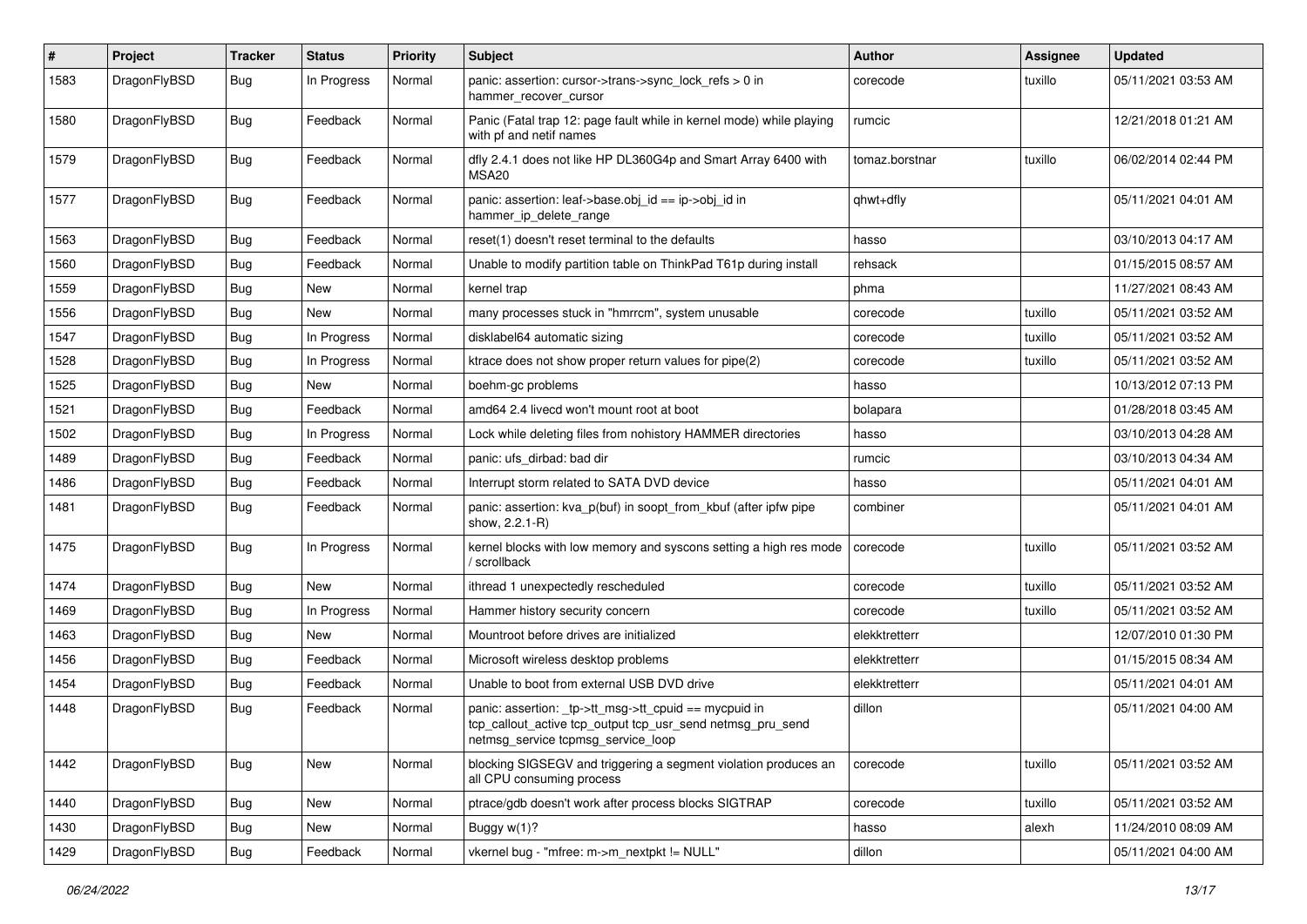| $\vert$ # | Project      | <b>Tracker</b> | <b>Status</b> | <b>Priority</b> | Subject                                                                     | <b>Author</b>  | <b>Assignee</b> | <b>Updated</b>      |
|-----------|--------------|----------------|---------------|-----------------|-----------------------------------------------------------------------------|----------------|-----------------|---------------------|
| 1411      | DragonFlyBSD | Bug            | Feedback      | Normal          | Burning doesn't work with ahci(4)                                           | hasso          | dillon          | 05/11/2021 04:00 AM |
| 1397      | DragonFlyBSD | Bug            | Feedback      | Normal          | jobs -I output inconsistency when called from script                        | Anonymous      | tuxillo         | 05/15/2022 05:07 AM |
| 1390      | DragonFlyBSD | Bug            | In Progress   | Normal          | Use id_t type for {get,set}priority()                                       | Anonymous      | tuxillo         | 07/05/2019 02:18 AM |
| 1387      | DragonFlyBSD | Bug            | Feedback      | Normal          | zero-size malloc and ps: kvm_getprocs: Bad address                          | qhwt+dfly      |                 | 05/11/2021 04:00 AM |
| 1368      | DragonFlyBSD | Bug            | In Progress   | Normal          | suspend signal race?                                                        | qhwt+dfly      |                 | 05/11/2021 03:51 AM |
| 1336      | DragonFlyBSD | <b>Bug</b>     | In Progress   | Normal          | Still looking for reports of missed directory entries w/ HAMMER             | dillon         |                 | 05/11/2021 04:00 AM |
| 1332      | DragonFlyBSD | Bug            | Feedback      | Normal          | DFBSD 2.2 - Booting usbcdrom/usbsticks on thinkpad hangs on<br>"BTX Halted" | tuxillo        |                 | 05/11/2021 04:00 AM |
| 1330      | DragonFlyBSD | Bug            | Feedback      | Normal          | Hammer, usb disk, SYNCHRONIZE CACHE failure                                 | josepht        |                 | 06/02/2014 04:56 AM |
| 1307      | DragonFlyBSD | Bug            | In Progress   | Normal          | hammer tid -2 shows unexpected result                                       | corecode       |                 | 10/18/2016 05:29 PM |
| 1302      | DragonFlyBSD | Bug            | In Progress   | Normal          | Checkpoint regression?                                                      | sjg            | sjg             | 07/10/2013 05:22 PM |
| 1293      | DragonFlyBSD | <b>Bug</b>     | New           | Normal          | 2.2.1-REL Installer Request                                                 | mk             | tuxillo         | 05/11/2021 04:00 AM |
| 1287      | DragonFlyBSD | Bug            | Feedback      | Normal          | altg configuration doesn't work                                             | corecode       | tuxillo         | 05/11/2021 03:51 AM |
| 1282      | DragonFlyBSD | <b>Bug</b>     | Feedback      | Normal          | panic (trap 12) when booting SMP kernel on Atom 330 (dual core)             | tomaz.borstnar |                 | 05/11/2021 04:00 AM |
| 1250      | DragonFlyBSD | Bug            | Feedback      | Normal          | Panic upon plugging an USB flash drive into the machine                     | rumcic         |                 | 03/10/2013 05:17 AM |
| 1249      | DragonFlyBSD | Bug            | Feedback      | Normal          | panic: ffs vfree: freeing free inode                                        | rumcic         |                 | 03/10/2013 05:13 AM |
| 1246      | DragonFlyBSD | <b>Bug</b>     | <b>New</b>    | Normal          | bad resolution (monitor desync) with livedvd                                | Przem0l        |                 | 02/18/2014 06:29 AM |
| 1218      | DragonFlyBSD | Bug            | In Progress   | Normal          | panic: assertion: $error == 0$ in hammer start transaction                  | rumcic         |                 | 05/11/2021 04:00 AM |
| 1194      | DragonFlyBSD | <b>Bug</b>     | New           | Normal          | SCSI errors while trying to copy photos from my camera                      | elekktretterr  |                 | 01/14/2015 04:39 PM |
| 1193      | DragonFlyBSD | Bug            | <b>New</b>    | Normal          | kernel doesn't recognize cdrom drive                                        | nonsolosoft    |                 | 01/25/2014 09:11 PM |
| 1181      | DragonFlyBSD | Bug            | In Progress   | Normal          | ACX111 panic                                                                | elekktretterr  |                 | 05/11/2021 04:00 AM |
| 1144      | DragonFlyBSD | Bug            | Feedback      | Normal          | Incorrect clock under KVM                                                   | msylvan        |                 | 03/09/2013 01:17 PM |
| 1101      | DragonFlyBSD | Bug            | Feedback      | Normal          | ohci related panic                                                          | polachok       |                 | 05/11/2021 04:00 AM |
| 1030      | DragonFlyBSD | <b>Bug</b>     | In Progress   | Normal          | msdosfs umount panic                                                        | corecode       | tuxillo         | 05/11/2021 03:51 AM |
| 998       | DragonFlyBSD | Bug            | In Progress   | Normal          | Unconfiguring a vn while it is mounted                                      | rumcic         | tuxillo         | 05/11/2021 04:00 AM |
| 989       | DragonFlyBSD | <b>Bug</b>     | New           | Normal          | installer/fdisk trouble with wrapped values                                 | Discodestroyer |                 | 02/18/2014 06:27 AM |
| 979       | DragonFlyBSD | <b>Bug</b>     | Feedback      | Normal          | Failure-prone USB mass storage (SB600? msdosfs? CAM?)                       | floid          |                 | 01/15/2015 08:38 AM |
| 911       | DragonFlyBSD | Bug            | Feedback      | Normal          | kldload/kernel linker can exceed malloc reserve and panic system            | corecode       | tuxillo         | 05/11/2021 03:51 AM |
| 901       | DragonFlyBSD | Bug            | Feedback      | Normal          | route show needs to get data from all cpus                                  | corecode       | tuxillo         | 05/11/2021 03:50 AM |
| 847       | DragonFlyBSD | <b>Bug</b>     | Feedback      | Normal          | processes getting stuck on mount point                                      | corecode       | tuxillo         | 05/11/2021 03:50 AM |
| 846       | DragonFlyBSD | <b>Bug</b>     | Feedback      | Normal          | USB bugs:usb mouse can't used!                                              | frankning      |                 | 01/15/2015 08:36 AM |
| 806       | DragonFlyBSD | Bug            | Feedback      | Normal          | boot error on MacBook                                                       | tralamazza     |                 | 06/04/2022 05:28 AM |
| 781       | DragonFlyBSD | <b>Bug</b>     | In Progress   | Normal          | fdisk uses wrong geometry on usb flash drives                               | corecode       | tuxillo         | 05/11/2021 03:50 AM |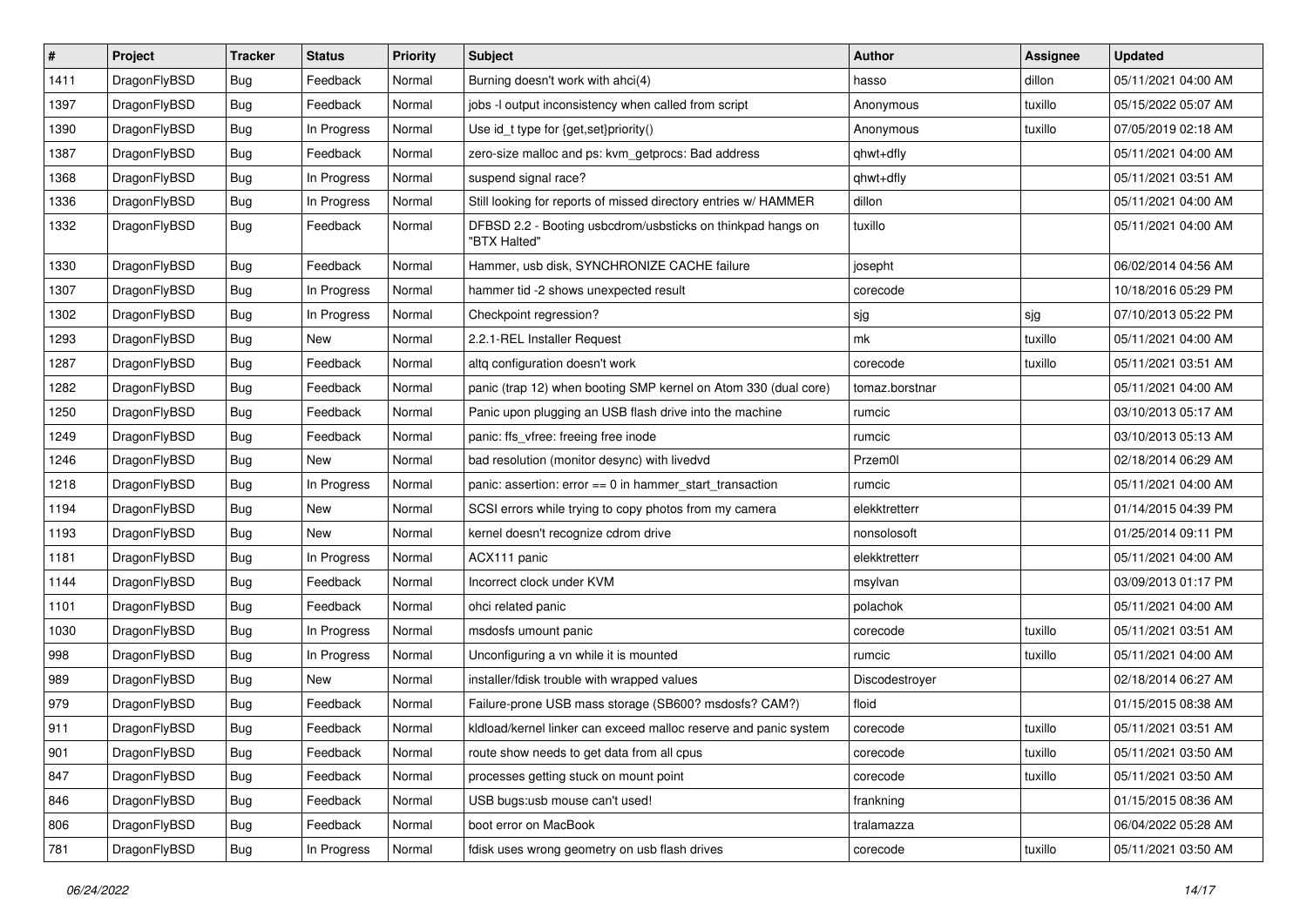| $\pmb{\#}$ | Project      | <b>Tracker</b> | <b>Status</b> | <b>Priority</b> | Subject                                                                                 | <b>Author</b>    | <b>Assignee</b> | <b>Updated</b>      |
|------------|--------------|----------------|---------------|-----------------|-----------------------------------------------------------------------------------------|------------------|-----------------|---------------------|
| 745        | DragonFlyBSD | Bug            | Feedback      | Normal          | the evil interrupt stats monster is still around!                                       | corecode         | tuxillo         | 06/02/2014 04:17 AM |
| 742        | DragonFlyBSD | Bug            | In Progress   | Normal          | umount problems with multiple mounts                                                    | corecode         | tuxillo         | 05/11/2021 03:46 AM |
| 731        | DragonFlyBSD | <b>Bug</b>     | New           | Normal          | system freeze on "slice too large"                                                      | corecode         | tuxillo         | 05/11/2021 03:45 AM |
| 604        | DragonFlyBSD | <b>Bug</b>     | In Progress   | Normal          | 1.8.1-RELEASE - clock runs fast on mainboard ASUS P5A-B                                 | yeti             |                 | 05/11/2021 03:55 AM |
| 570        | DragonFlyBSD | Bug            | Feedback      | Normal          | 1.8.x: ACPI problems                                                                    | qhwt+dfly        |                 | 06/02/2014 03:45 AM |
| 341        | DragonFlyBSD | Bug            | New           | Normal          | Vinum erroneously repors devices as busy                                                | corecode         | swildner        | 01/21/2012 04:50 AM |
| 331        | DragonFlyBSD | Bug            | In Progress   | Normal          | ftpsesame (aka Bridging S01E03)                                                         | bastyaelvtars    |                 | 03/09/2013 12:28 PM |
| 243        | DragonFlyBSD | Bug            | Feedback      | Normal          | weird behavior in the shell                                                             | swildner         |                 | 05/31/2022 02:51 PM |
| 168        | DragonFlyBSD | Bug            | In Progress   | Normal          | Livelocked limit engaged while trying to setup IPW wireless                             | mschacht         | sepherosa       | 05/11/2021 04:05 AM |
| 3312       | DragonFlyBSD | Submit         | New           | Normal          | hammer2: redundant chain modify after chain creation                                    | tkusumi          |                 | 05/15/2022 01:35 PM |
| 3276       | DragonFlyBSD | Submit         | New           | Normal          | Add option controlling whether gpt expand expands the last partition<br>(needs testing) | falsifian        |                 | 07/10/2021 03:35 AM |
| 3227       | DragonFlyBSD | Submit         | <b>New</b>    | Normal          | Add HAMMER2 instructions in the installation medium README                              | daftaupe         |                 | 03/26/2020 03:34 PM |
| 3206       | DragonFlyBSD | Submit         | New           | Normal          | update psm/kbd to FreeBSD 12.0 code                                                     | htse             |                 | 10/05/2019 03:49 PM |
| 3201       | DragonFlyBSD | Submit         | New           | Normal          | Fixes make search display                                                               | htse             |                 | 08/20/2021 04:02 PM |
| 3160       | DragonFlyBSD | Submit         | In Progress   | Normal          | State the implementation difference in pkill/pgrep manual                               | sevan            | tuxillo         | 06/03/2022 05:15 PM |
| 3154       | DragonFlyBSD | Submit         | <b>New</b>    | Normal          | Update serial handling in bootloader                                                    | ddegroot         | dillon          | 11/06/2018 11:21 PM |
| 3147       | DragonFlyBSD | Submit         | New           | Normal          | Enable headless installation                                                            | ddegroot         |                 | 10/09/2018 01:25 PM |
| 3145       | DragonFlyBSD | Submit         | In Progress   | Normal          | Update libelf to FreeBSD 12 current and build as base library usable<br>by ports        | davshao          | tuxillo         | 08/20/2021 03:58 PM |
| 3142       | DragonFlyBSD | Submit         | New           | Normal          | lib/libdmsg: Unbreak using new API EVP_CIPHER_CTX_new()                                 | tkusumi          |                 | 07/08/2018 04:18 AM |
| 3135       | DragonFlyBSD | Submit         | <b>New</b>    | Normal          | Add EVFILT_RECV and EVFILT_SEND                                                         | tautolog         |                 | 05/25/2018 09:59 PM |
| 3041       | DragonFlyBSD | Submit         | New           | Normal          | firmware: Remove embedding of multiple images in one module.                            | Anonymous        |                 | 12/25/2020 02:15 AM |
| 3031       | DragonFlyBSD | Submit         | In Progress   | Normal          | Update drm/radeon to Linux 4.7.10 as much as possible                                   | davshao          | ftigeot         | 08/19/2021 12:33 PM |
| 2933       | DragonFlyBSD | Submit         | New           | Normal          | Remove unix domain socket support from cat(1)                                           | sevan            |                 | 08/01/2016 08:10 PM |
| 2921       | DragonFlyBSD | Submit         | New           | Normal          | Allow moused to accept userland mouse events                                            | tautolog         |                 | 05/11/2021 04:08 AM |
| 2717       | DragonFlyBSD | Submit         | Feedback      | Normal          | Out of range numeric handling                                                           | dclink           | tuxillo         | 05/11/2021 04:08 AM |
| 2438       | DragonFlyBSD | Submit         | Feedback      | Normal          | <b>TRIM</b> fixes                                                                       | Anonymous        | tuxillo         | 05/11/2021 03:45 AM |
| 2122       | DragonFlyBSD | Submit         | <b>New</b>    | Normal          | [Review] Fixes to the VFS layer                                                         | ftigeot          |                 | 05/31/2022 03:25 PM |
| 2098       | DragonFlyBSD | Submit         | New           | Normal          | [PATCH] correct ath man page example<br>(/usr/src/share/man/man4/ath.4)                 | nobody           |                 | 11/15/2011 12:27 AM |
| 1700       | DragonFlyBSD | Submit         | In Progress   | Normal          | skip boot2 menu on <enter></enter>                                                      | Johannes.Hofmann | tuxillo         | 05/15/2022 08:35 AM |
| 1398       | DragonFlyBSD | Submit         | In Progress   | Normal          | hdestroy(3) restricts hash key to point to malloc'ed space                              | Anonymous        |                 | 08/20/2021 04:06 PM |
| 1192       | DragonFlyBSD | Submit         | New           | Normal          | KKASSERTs in sys/kern/uipc_{msg,socket}.c are too strict                                | rumcic           |                 | 05/11/2021 04:07 AM |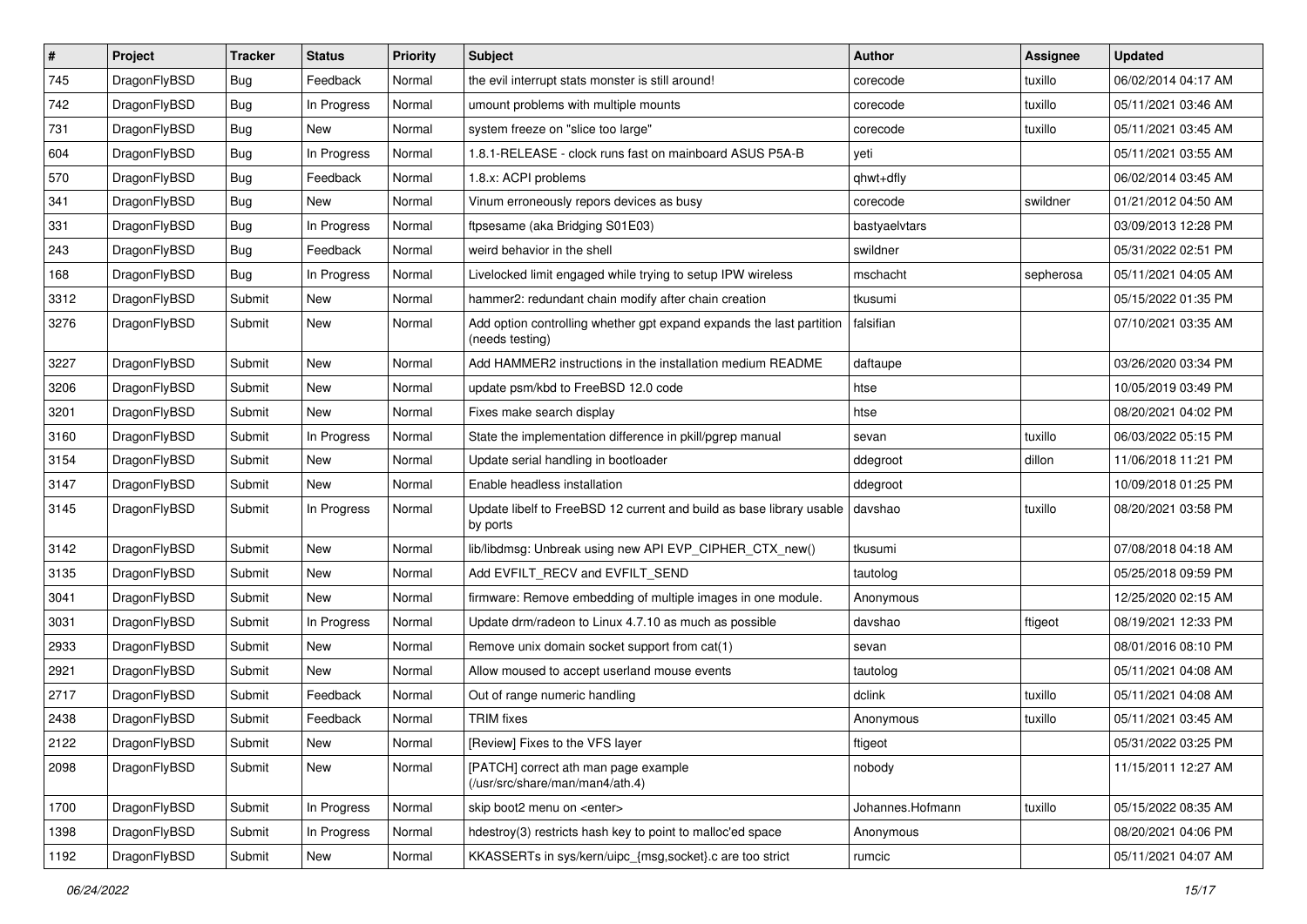| $\#$ | Project      | <b>Tracker</b> | <b>Status</b> | <b>Priority</b> | Subject                                                                                                                                                     | <b>Author</b>     | <b>Assignee</b> | <b>Updated</b>      |
|------|--------------|----------------|---------------|-----------------|-------------------------------------------------------------------------------------------------------------------------------------------------------------|-------------------|-----------------|---------------------|
| 3266 | DragonFlyBSD | Bug            | New           | High            | Filesystems broken due to "KKASSERT(count &<br>TOK_COUNTMASK);"                                                                                             | tkusumi           |                 | 03/15/2021 01:21 PM |
| 3240 | DragonFlyBSD | Bug            | <b>New</b>    | High            | compile error because of openssl with /usr/dports/security/rhash<br>for mysql 8 install                                                                     | <b>UlasSAYGIN</b> |                 | 06/04/2020 08:05 AM |
| 3205 | DragonFlyBSD | Bug            | Feedback      | High            | Go compiler net test failing                                                                                                                                | t dfbsd           | tuxillo         | 05/10/2021 02:45 AM |
| 3194 | DragonFlyBSD | Bug            | <b>New</b>    | High            | Hammer kernel crash on mirror-stream of PFS after upgrade<br>(assertion "cursor->flags &<br>HAMMER_CURSOR_ITERATE_CHECK" failed in<br>hammer btree iterate) | Anonymous         |                 | 06/29/2019 01:32 PM |
| 3129 | DragonFlyBSD | Bug            | <b>New</b>    | High            | Kernel panic with 5.2.0 on A2SDi-4C-HLN4F                                                                                                                   | stateless         |                 | 04/24/2018 12:50 AM |
| 3124 | DragonFlyBSD | Bug            | New           | High            | DragonFlyBSD 5.0.2 with Hammer2 with UEFI install doesn't boot                                                                                              | wiesl             |                 | 06/18/2019 05:07 AM |
| 3111 | DragonFlyBSD | Bug            | In Progress   | High            | Mouse lags every second heavily under X11                                                                                                                   | mneumann          |                 | 12/12/2017 09:46 PM |
| 2930 | DragonFlyBSD | Bug            | <b>New</b>    | High            | 'objcache' causes panic during 'nfs_readdir'                                                                                                                | tofergus          |                 | 07/26/2016 01:09 PM |
| 2915 | DragonFlyBSD | Bug            | New           | High            | Hammer mirror-copy problem                                                                                                                                  | t dfbsd           |                 | 08/25/2016 05:28 AM |
| 2870 | DragonFlyBSD | Bug            | <b>New</b>    | High            | Broken text and icons when glamor acceleration is used                                                                                                      | 375gnu            | ftigeot         | 01/31/2016 12:13 AM |
| 2828 | DragonFlyBSD | Bug            | New           | High            | On AMD APUs and Bulldozer CPUs, the machdep.cpu_idle_hlt<br>sysctl should be 3 by default                                                                   | vadaszi           | vadaszi         | 05/11/2021 04:07 AM |
| 2825 | DragonFlyBSD | Bug            | <b>New</b>    | High            | 3x dhclient = hanging system (objcache exhausted)                                                                                                           | jaccovonb         | sepherosa       | 05/11/2021 03:55 AM |
| 2736 | DragonFlyBSD | Bug            | New           | High            | kernel panics on acpi timer probe function                                                                                                                  | cnb               |                 | 05/11/2021 03:55 AM |
| 2657 | DragonFlyBSD | Bug            | New           | High            | Needs acl to migrate our servers                                                                                                                            | ferney            |                 | 03/31/2014 11:37 AM |
| 2638 | DragonFlyBSD | Bug            | Feedback      | High            | Fix machdep.pmap mmu optimize                                                                                                                               | tuxillo           |                 | 05/11/2021 04:07 AM |
| 2547 | DragonFlyBSD | Bug            | New           | High            | crashed while doing a dry run of pkg rolling-replace                                                                                                        | phma              |                 | 04/18/2013 10:40 PM |
| 2495 | DragonFlyBSD | <b>Bug</b>     | <b>New</b>    | High            | DFBSD v3.3.0.960.g553fe7 - ocnt != 0" failed in<br>prop object release                                                                                      | tuxillo           |                 | 05/31/2022 04:08 PM |
| 2421 | DragonFlyBSD | Bug            | New           | High            | Kernel panic: vm_fault: page 0xc0f70000 not busy!                                                                                                           | lentferj          |                 | 10/03/2012 08:16 AM |
| 2396 | DragonFlyBSD | Bug            | Feedback      | High            | Latest 3.1 development version core dumps while destroying master<br><b>PFS</b>                                                                             | sgeorge           |                 | 01/23/2013 04:10 PM |
| 2347 | DragonFlyBSD | Bug            | Feedback      | High            | Hammer PFSes destroy does not give back full space allocated to<br><b>PFS</b>                                                                               | sgeorge           |                 | 07/19/2012 01:11 AM |
| 2296 | DragonFlyBSD | Bug            | In Progress   | High            | panic: assertion "m->wire count > 0" failed                                                                                                                 | thomas.nikolajsen |                 | 08/30/2012 06:09 AM |
| 2140 | DragonFlyBSD | Bug            | <b>New</b>    | High            | hammer_io_delallocate panic with 'duplicate entry' message                                                                                                  | ttw               |                 | 10/07/2011 12:22 PM |
| 2117 | DragonFlyBSD | <b>Bug</b>     | New           | High            | ACPI and/or bce(4) problem with 2.11.0.673.g0d557 on HP DL380<br>G6                                                                                         | pauska            |                 | 08/22/2011 10:15 AM |
| 2071 | DragonFlyBSD | Bug            | <b>New</b>    | High            | Panic on assertion: $(int)(flag->seq - seq) > 0$ in hammer flusher flush<br>after inode error                                                               | vsrinivas         |                 | 06/12/2011 07:59 AM |
| 1920 | DragonFlyBSD | <b>Bug</b>     | <b>New</b>    | High            | system hangs                                                                                                                                                | zhtw              |                 | 11/22/2010 08:59 AM |
| 1831 | DragonFlyBSD | <b>Bug</b>     | Feedback      | High            | HAMMER "malloc limit exceeded" panic                                                                                                                        | eocallaghan       | dillon          | 06/04/2022 04:38 AM |